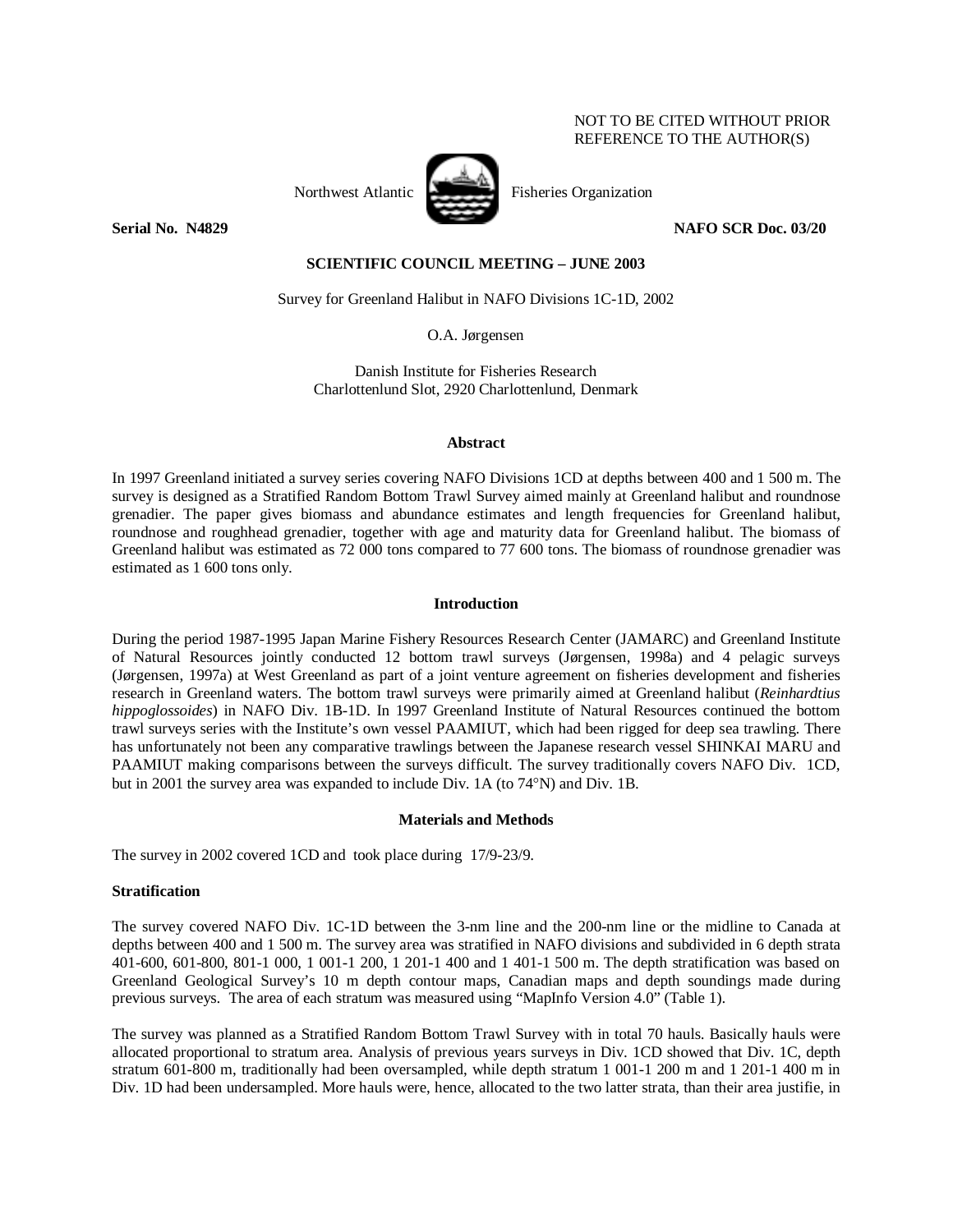order to reduce the variance of the estimated biomass and abundance of Greenland halibut. The positions of the hauls were selected at random within each stratum.

#### **Vessel and gear**

The survey was conducted by the 722 GRT trawler PAAMIUT, as in previous years, using an ALFREDO III trawl with a mesh size on 140 mm and a 30-mm mesh-liner in the cod-end. The ground gear was of the rock hopper type. The trawl doors were Greenland Perfect (370\*250 cm) weighing 2 400 kg mounted with extra 20 kg. Further information about trawl and gear is given in Jørgensen, 1998b. A Furuno net sonde mounted on the head rope measured net height. Scanmar sensors measured the distance between the trawl doors. Wingspread, taken as the distance between the outer bobbins, was calculated as:

distance between outer bobbins=10.122 + distance between trawl doors \* 0.142

This relationship was estimated based on flume tank measurements of the trawl and rigging used in the survey (Jørgensen, 1998b).

In a few cases the distance between otter boards could not be measured at depths >800 m because of defect Scanmar sounders. The distance between otterboards were then estimated form a linear regression based on pervious hauls at depth >800 m at both West- and East Greenland: Distance between otter boards = 114.4 + fishing depth (m) \*0.01.

## **Trawling procedure**

Towing time was usually 30 min, but towing times down to 15 min were accepted. Average towing speed was 3.0 kn. Towing speed was estimated from the start and end positions of the haul, or in a few cases based on GPS observations (mean of records made every 5 min. during the haul). Trawling took place day and night.

Near-bottom temperatures were measured, by  $0.1^{\circ}$ C, by a Seamon sensor mounted on a trawl door.

# **Handling of the catch**

After each haul the catch was sorted by species and weighed to nearest 0.1 kg and the number of specimens recorded. Most fish species were sexed and measured as total length (TL) to 1.0 cm below. Grenadiers were measured as pre anal fin length (AFL) to 0.5 cm below. In case of large catches subsamples of the catch were measured. Subsamples always comprised of at least 200 specimens.

Biomass and abundance estimates were obtained by applying the swept area method (estimated trawling speed \* estimated bobbin spread\*trawling time) taking the catchability coefficient as 1.0. All catches were standardised to 1 km<sup>2</sup> swept prior to further calculations

Otoliths for age determination of Greenland halibut  $(n = 389)$  were soaked in water and read in transparent light. Age distributions were estimated using age/length keys and survey length frequencies pooled in 3-cm groups.

## **Results and Discussion**

In total 35 successful hauls were made, giving a mean coverage of the surveyed area on 1 317  $km^2$  per haul (Table 1). The number of tows was reduced compared to the 70 planned mainly due to bad weather. Three strata: 1C 401- 600 (3366 km<sup>2</sup>), 1D 401-600 (903 km<sup>2</sup>) and 601-800 m (1 940 km<sup>2</sup>) were not covered at all. Haul by haul information on catches, position, depth, temperature etc. is given in Appendix 1.

In total 66 species or groups of species were recorded (Appendix 2).

# **Greenland halibut (***Reinhardtius hippoglossoides***)**

Greenland halibut was caught in all hauls (Fig. 1) and the biomass was estimated at 71 932.4 tons (S.E. 5 613.9) (Table 2) which was an decrease from 77 554.0 tons in 2001. The decrease is mainly seen in stratum 1D 801-1 000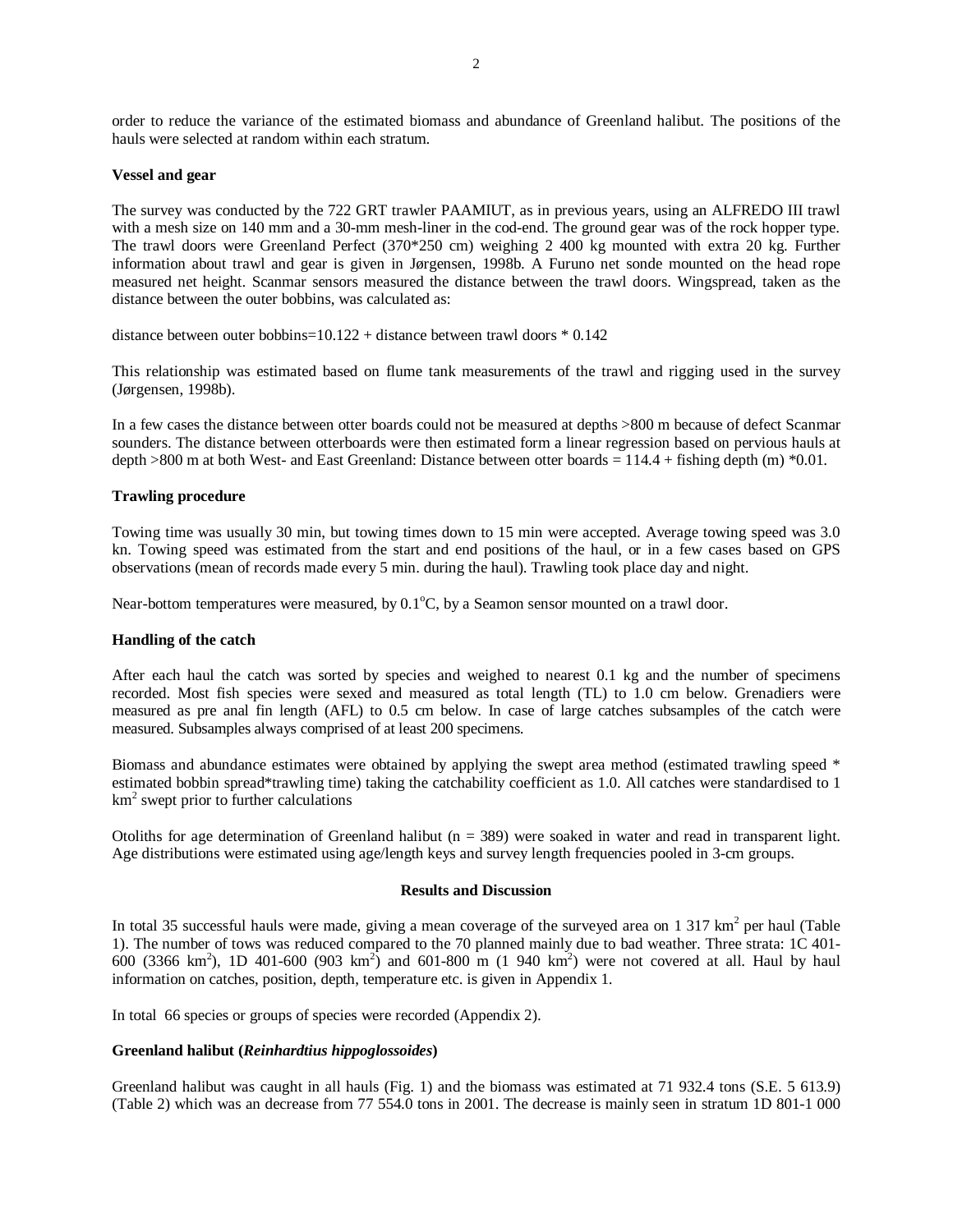m, where the biomass was very high in 2001 due to a single large catch. The estimate from 2002 is not statistically different (95% level) from the estimates from 1997-2001. (Jørgensen, 2002; 2001; 2000; 1999 and 1998b).

| Year           | 1997      | 998      | 1999     | 2000     | 2001     | 2002    |
|----------------|-----------|----------|----------|----------|----------|---------|
| <b>Biomass</b> | 56 260.2  | 70 473.5 | 64 398.0 | 59 092.4 | 77 554.0 | 71932.4 |
| S.E.           | 4 3 9 9.6 | 391.7    | $-912.1$ | 5 543.3  | 13 013.6 | 5613.9  |

Biomass of Greenland halibut in Div. 1CD.

The three strata that were not covered in 2002 traditionally yield biomasses <1 500 tons.

Weighted mean catch per tow (tons) standardized to catch/ $km<sup>2</sup>$ .

| Year                       | 1997 | 1998                     | 1999                              | 2000             | 2001                   | 2002           |
|----------------------------|------|--------------------------|-----------------------------------|------------------|------------------------|----------------|
| Mean/tow                   | 1.07 | $\sim$<br>-14<br>⊥ .  ு⊤ | $\sim$<br>$\cdot$ $\sim$ $\prime$ | $\Omega$<br>1.40 | F <sub>T</sub><br>1.JI | 1.56           |
| $\alpha$ $\Gamma$<br>.J.L. | 0.08 | U.IO                     | 0.14                              | v. 11            | 0.26                   | 1 <sub>2</sub> |

The abundance in Div. 1CD was estimated at  $71.510*10^6$  (S.E. 6.223\*10<sup>6</sup>) (Table 3), which was decrease compared to 80.814\*10<sup>6</sup> (S.E.14.221\*10<sup>6</sup>) in 2001, but as for the biomass, the decrease was mainly observed in depth stratum 1D 800-1000 m where the abundance was very high in 2001 due to one large haul. The estimate from 2002 is not statistically different from the 1997-2001 estimates (95% level)

Abundance of Greenland halibut in Div. 1CD.

| Year      | 997                | 1998            | 1999               | 2000                | 2001                | 2002              |
|-----------|--------------------|-----------------|--------------------|---------------------|---------------------|-------------------|
| Abundance | $53.613*10^6$      | $67.677*10^{6}$ | $61.366*10^6$      | $61.710*10^{\circ}$ | $80.814*10^{\circ}$ | $.510*10^6$<br>71 |
| S.E.      | $4.118*10^{\circ}$ | $7.687*10^{6}$  | $6.265*10^{\circ}$ | $5.976*10^{\circ}$  | $14.221*10^{2}$     | $6.223*10^{6}$    |

The three strata that were not covered in 2002 traditionally yield has an abundance  $\langle 2.0 \times 10^6 \rangle$ .

Estimated abundance by age in Div. 1CD is given in Table 4.

The length ranged from 16 cm to 105 cm. Generally the length distributions in the different depth strata were dominated by a single mode. Generally fish size increased with depth and from north to south at the same depth (Fig. 2) as seen in previous surveys (Jørgensen, 1997b). The overall length distribution (weighted by stratum area) was totally dominated by a mode at 47 cm while the mode was at 46 cm in 2001.

The age ranged from 1 to 22 years. Generally the age increased by depth and here the age composition was dominated by ages 5-7. The overall age distribution (weighted by stratum area) in Div. 1CD was monomodal with a mode around age 6 (Fig. 5). Mean weight and length at age is given in Table 5.

Females stated maturing at age 7 and 100% maturity was reached at age 12 (Table 6).

#### **Roundnose grenadier (***Coryphaenoides rupestris***)**

Roundnose grenadier was caught in all hauls, except one, but the catches was very low (Appendix 1, Fig. 6) and the biomass was estimated at 1 593.1 tons (S.E. 462.7) which is only slightly higher than the estimate from 2001 and the second lowest estimate in the present survey series. The biomass is hence still very low compared to the late-1980s (Jørgensen, 2002; 2001; 2000; 1999; 1998a and 1998b).

Biomass of roundnose grenadier in Div. 1CD.

| $\mathbf{v}$<br>Year | 997   | 1998       | 1999             | 2000         | 2001             | 2002                     |
|----------------------|-------|------------|------------------|--------------|------------------|--------------------------|
| n.<br>B10mass        | 686.5 | 7 263.3    | 7710<br>1.0<br>∸ | , 593.7      | ר דדש<br>$\cdot$ | 1593.<br>1 <i>.,,</i> ,, |
| S.E.                 | 926.4 | 530.2<br>∼ | 445.5            | 2 616.8<br>∼ | E1C<br>16.4      | 462.7                    |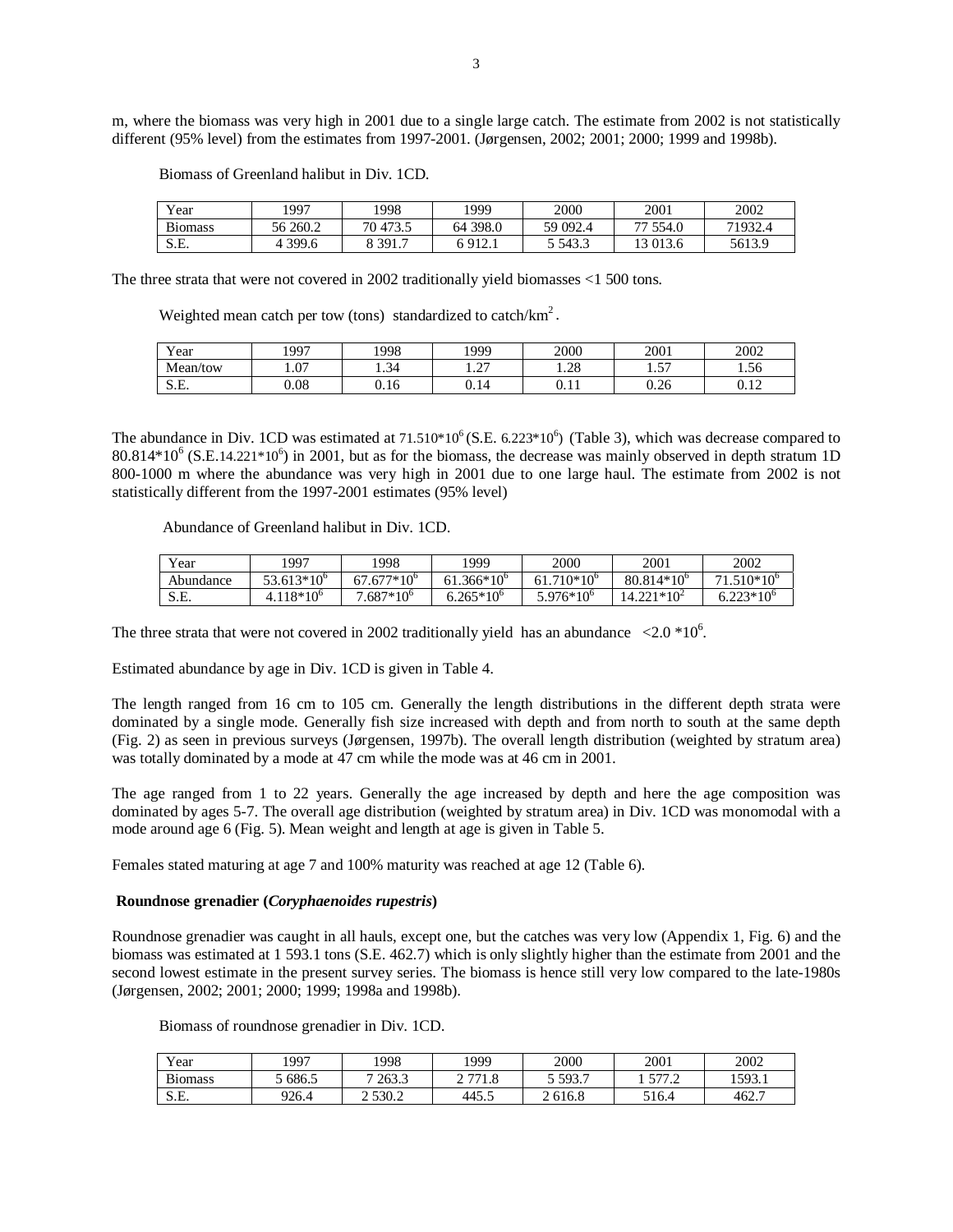Most of the biomass was found in Div. 1D at 1401-1500 m, which also had the highest density (Table 7).

The abundance in Div. 1C-1D was estimated at  $18.610*10^6$  (S.E.  $8.910*10^6$ ) whish is a slight decrease compared to  $24.698*10^6$  (S.E. 8.797 $*10^6$ ) in 2001 and lowest in the times series (Table 8)

Abundance of roundnose grenadier in Div. 1CD.

| Year      | 997                 | 1998          | 1999               | 2000                | 2001                | 2002               |
|-----------|---------------------|---------------|--------------------|---------------------|---------------------|--------------------|
| Abundance | $32.441*10^{\circ}$ | $75.243*10^6$ | $29.100*10^6$      | $99.524*10^{\circ}$ | $24.698*10^{\circ}$ | 18.610*10°         |
| S.E.      | $7.056*10^{\circ}$  | $27.357*10^6$ | $8.963*10^{\circ}$ | $67.311*10^{\circ}$ | $8.797*10^{\circ}$  | $8.910*10^{\circ}$ |

Pre anal fin length ranged from 2 to cm 18 cm. Fish size increased generally with increasing depth (Fig. 7). The overall length distribution (weighted by stratum area) was totally dominated by a broad mode at 4-7 cm as in 2001 (Fig. 8).

#### **Roughhead grenadier (***Macrourus berglax***)**

The biomass of roughhead grenadier was estimated at 7 907.6 tons (S.E. 823.6) (Table 9, Fig. 9, Appendix 1) compared to 4 576.6 tons (S.E. 456.3) in 2001.

Biomass of roughhead grenadier in Div. 1CD.

| $v_{\text{ear}}$        | .997  | !998         | 1999  | 2000       | 2001  | 2002                             |
|-------------------------|-------|--------------|-------|------------|-------|----------------------------------|
| $\mathbf{r}$<br>B10mass | 258.6 | 314.1        | 166.2 | 178.1      | 576.6 | 907.6<br>–                       |
| S.E.                    | 250.1 | 377 Q<br>. . | 854.1 | 2 2 2 6 .5 | 456.3 | $\circ$ $\circ$ $\circ$<br>823.0 |

The biomass is probably slightly underestimated due to the lack of coverage the three shallow strata, but the biomass at shallow water is usually low. Most of the biomass was found in deep water in Div. 1D where also the highest densities were observed (Table 9).

The total abundance was estimated at  $19.620*10^6$  (S.E.  $1.755*10^6$ ) (Table 10) compared to  $13.867*10$  (S.E.  $1.549*10<sup>6</sup>$ ) in 2001.

Abundance of roughhead grenadier in Div. 1CD.

| Year      | 997              | '998              | 1999               | 2000               | 2001               | 2002               |
|-----------|------------------|-------------------|--------------------|--------------------|--------------------|--------------------|
| Abundance | $4.60*10^{6}$    | $.623*10^6$       | $4.074*10^6$       | $20.282*10^6$      | $13.867*10^6$      | $19.620*10^6$      |
| S.E.      | $0.45^*10^\circ$ | $.008*10^{\circ}$ | $2.040*10^{\circ}$ | $7.182*10^{\circ}$ | $4.549*10^{\circ}$ | $1.755*10^{\circ}$ |

Pre anal fin length ranged from 3 to cm 37 cm and the over all length distribution was dominated by modes at 9, 14 and 16 cm. (Fig. 10).

#### **Deep-sea redfish (***Sebastes mentella***)**

The catches of Deep-sea redfish was very low, in total 30 fish, probably due to lack of coverage of the shallow strata especially in Div. 1C (Appendix 2)

| Year          | 1997                | 1998   | 1999       | $2000^{1}$ | 2001           | $2002^{1}$ |
|---------------|---------------------|--------|------------|------------|----------------|------------|
| n.<br>B10mass | 464.3<br>⌒          | 2408.1 | 484.9<br>∽ |            | 2 0 6 3.4      |            |
| S.E.          | 797<br>$\circ$ / .1 | 503.9  | 007.7      |            | Q72<br>o / J.J |            |

1). Poor coverage of relevant depths.

| Year      | 1997            | 1998            | .999           | $2000^{11}$ | 2001           | $2002^{1}$ |
|-----------|-----------------|-----------------|----------------|-------------|----------------|------------|
| Abundance | $14.690*10^{6}$ | $18.827*10^{6}$ | $12.926*10^6$  |             | 16.337*10°     |            |
| S.E.      | $5.500*10^{6}$  | $4.496*10^{6}$  | $4.093*10^{6}$ |             | $6.474*10^{6}$ |            |

1). Poor coverage of relevant depths.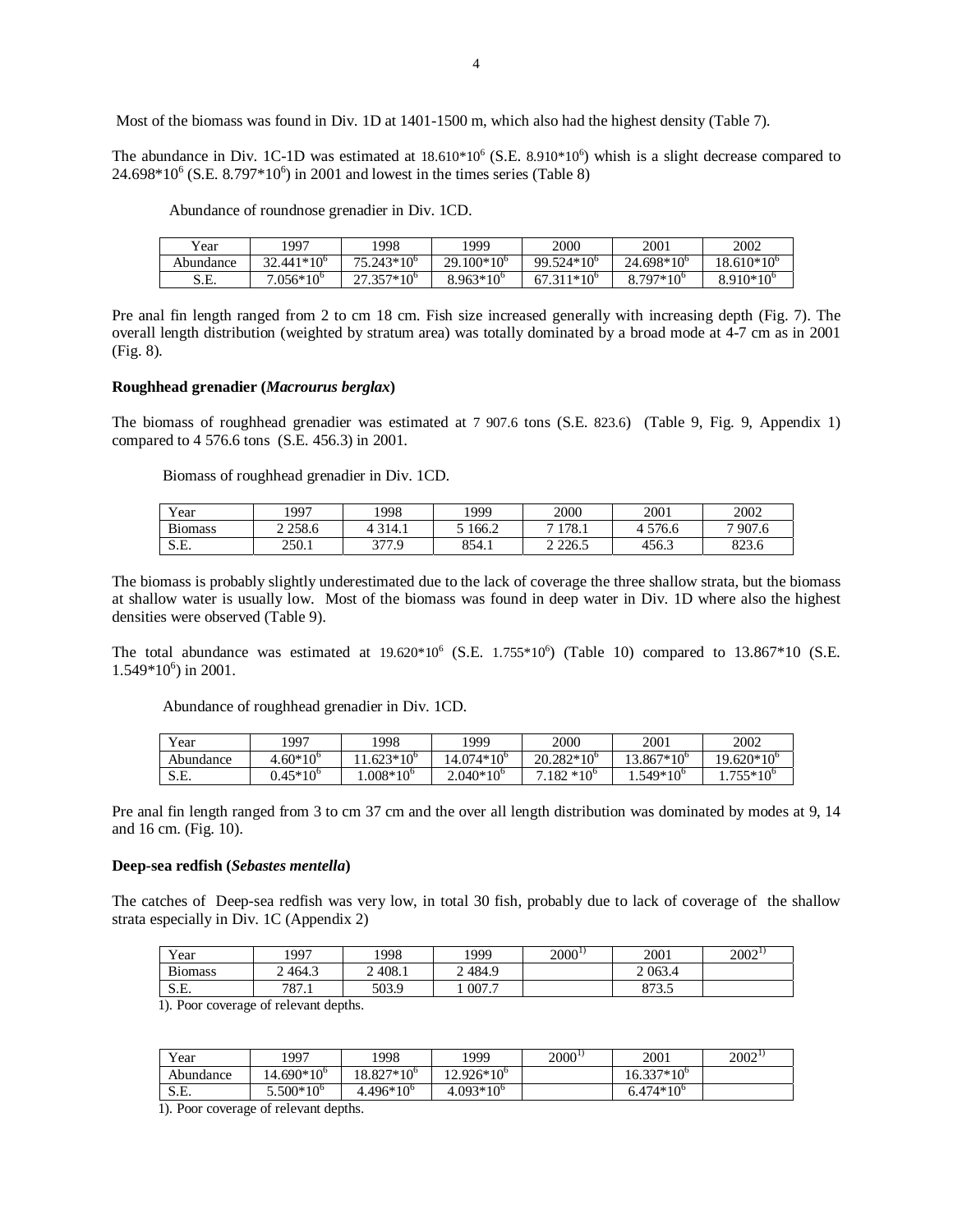#### **Temperature**

The bottom temperature ranged fro 2.7 to 4.1 °C and the temperature was generally decreasing by depth. (Table 11).

#### **References**

- Jørgensen, O A. 1997b. Movement patterns of Greenland halibut, *Reinhardtius hippoglossoides* (Walbaum.) at West Greenland, as inferred from Trawl Survey Distribution and Size Data.. *J. Northw. Atl. Fish. Sci*.; **21**:23-37.
- Jørgensen, O A. 1997a. Pelagic occurrence of Greenland halibut, *Reinhardtius hippoglossoides* (Walbaum) in West Greenland waters. *J. Northw. Atl. Fish. Sci*.; **21**:39-50.
- Jørgensen O. A. 1998a. Results of the Joint Japan Greenland Trawl Surveys at West Greenland 1987-1995 on Greenland Halibut (*Reinhardtius hippoglossoides*) and Roundnose Grenadier (*Coryphaenoides rupestris*). *NAFO Sci. Council Studies* No 31. 21-56.
- Jørgensen O.A. 1998b. Survey for Greenland Halibut in NAFO Division 1C-1D. NAFO SCR Doc. 98/25. Serial No. N3010, 26 pp.
- Jørgensen O.A. 1999. Survey for Greenland Halibut in NAFO Division 1C-1D, 1998. NAFO SCR Doc. 99/30. Serial No. N4086, 25 pp.
- Jørgensen O.A. 2000. Survey for Greenland Halibut in NAFO Division 1C-1D, 1999. NAFO SCR Doc. 00/10. Serial No. N4232, 26 pp.
- Jørgensen O.A. 2001. Survey for Greenland Halibut in NAFO Division 1C-1D, 2000. NAFO SCR Doc. 01/23. Serial No. N4392, 23 pp.
- Jørgensen O.A. 2002. Survey for Greenland Halibut in NAFO Division 1A-1D, 2001. NAFO SCR Doc. 02/30. Serial No. N4637, 31 pp.

Table 1. Area (sq. km) of depth strata by NAFO Division and number of stations planned ( ) and conducted.

| Div.           |          | Depth stratum (m) |             |               |             |           |               |  |  |
|----------------|----------|-------------------|-------------|---------------|-------------|-----------|---------------|--|--|
|                | 401-600  | 601-800           | 801-1000    | 1001-1200     | 1201-1400   | 1401-1500 |               |  |  |
| 1 <sup>C</sup> | 3366(4)0 | 16120(12)4        | 6066(8)4    | 611(2)1       |             |           | 26163 (26) 9  |  |  |
| 1 <sub>D</sub> | 903(2)0  | 1940(3)0          | 3874 (5) 4  | 10140 (18) 12 | 6195 (12) 7 | 3091(4)3  | 26143 (44) 26 |  |  |
| Tot            | 4269(6)0 | 18060 (15) 4      | 9940 (13) 8 | 10751 (20) 13 | 6195 (12) 7 | 3091(4)3  | 52306 (70) 35 |  |  |

Table 2. Biomass (tons) of Greenland halibut by Division and depth stratum, 2002.

| Division | Depth $(m)$ | Area  | Hauls          | Mean sq/km | <b>Biomass</b> | SE      |
|----------|-------------|-------|----------------|------------|----------------|---------|
| 1C       | 601-800     | 16120 | 4              | 0.2437     | 3927.8         | 1386.7  |
|          | 801-1000    | 6066  | $\overline{4}$ | 1.02       | 6187.6         | 1740.2  |
|          | 1001-1200   | 611   | 1              | 2.8622     | 1748.8         |         |
| 1D       | 801-1000    | 3874  | $\overline{4}$ | 1.4299     | 5539.3         | 644.4   |
|          | 1001-1200   | 10140 | 12             | 2.8616     | 29016.9        | 2988.8  |
|          | 1201-1400   | 6195  | 7              | 3.2101     | 19886.7        | 1368.7  |
|          | 1401-1500   | 3091  | 3              | 1.8199     | 5625.3         | 2074.4  |
| All      |             | 46097 | 35             | 1.5605     | 71932.4        | 5613.91 |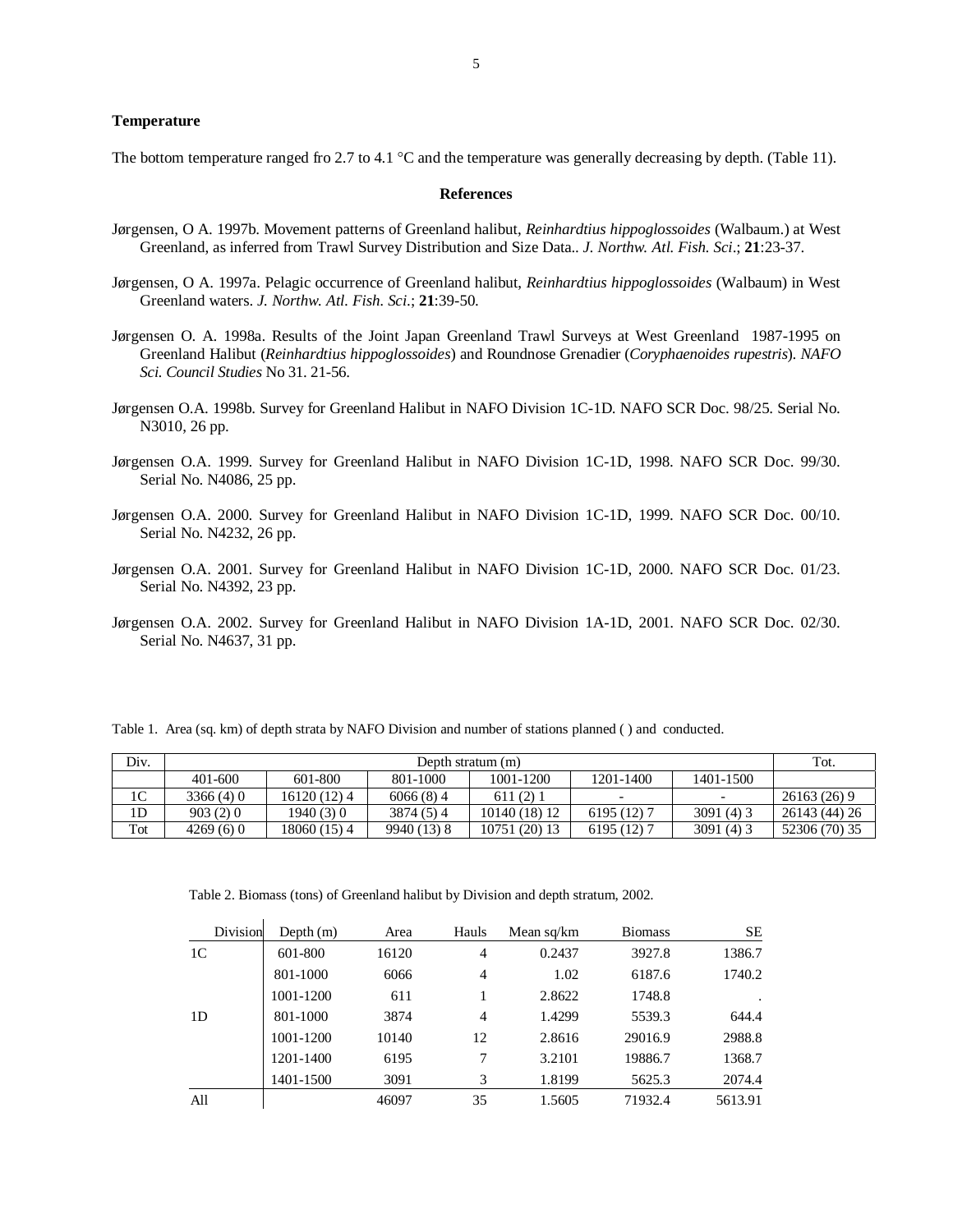| <b>Division</b> | Depth (m) Area | Hauls |                | Mean sq/km | Abundance     | <b>SE</b>     |
|-----------------|----------------|-------|----------------|------------|---------------|---------------|
| 1 <sup>C</sup>  | 601-800        | 16120 | 4              | 334.5      | $5.392E + 06$ | $2.230E + 06$ |
|                 | 801-1000       | 6066  | 4              | 1276.3     | $7.742E + 06$ | $2.093E + 06$ |
|                 | 1001-1200      | 611   |                | 2784       | $1.701E + 06$ |               |
| 1D              | 801-1000       | 3874  | $\overline{4}$ | 1564.6     | $6.061E + 06$ | $8.446E + 05$ |
|                 | 1001-1200      | 10140 | 12             | 2663.9     | $2.701E + 07$ | $2.817E + 06$ |
|                 | 1201-1400      | 6195  | 7              | 2939.4     | $1.821E + 07$ | $1.307E + 06$ |
|                 | 1401-1500      | 3091  | 3              | 1745.3     | $5.395E + 06$ | $2.650E + 06$ |
| All             |                | 46097 | 35             | 1551.34    | $7.151E + 07$ | $6.223E + 06$ |

Table 3. Abundance of Greenland halibut by Division and depth stratum, 2002.

Table 4. Estimated abundance by age from Div. 1C-1D from the surveys in 1997-2001. The Age-length key from 1998 is applied on the 1997 data.

| AGE        |                | 1997           | 1998           | 1999             | 2000     | 2001     | 2002     |
|------------|----------------|----------------|----------------|------------------|----------|----------|----------|
|            | 1              | $\overline{0}$ | $\overline{0}$ | $\theta$         | 78826    | 15585    | 71512    |
|            | $\overline{c}$ | 536130         | 609093         | 184098           | 109496   | 281013   | 214536   |
|            | 3              | 1704893        | 3722237        | 920490           | 479059   | 511722   | 285367   |
|            | $\overline{4}$ | 3023773        | 4662948        | 4172888          | 3074341  | 4835796  | 2361529  |
|            | 5              | 9961295        | 14760362       | 11291344         | 15090231 | 20601616 | 11779876 |
|            | 6              | 15370847       | 19057854       | 15893794         | 16838191 | 26595603 | 26697300 |
|            | 7              | 13558728       | 14083592       | 19759852         | 14711646 | 17922784 | 18561065 |
|            | 8              | 5436358        | 5766084        | 4786548          | 5026106  | 4674899  | 6201987  |
|            | 9              | 1200931        | 1515966        | 859124           | 3214208  | 2550178  | 1857799  |
|            | 10             | 948950         | 1211419        | 920490           | 1040152  | 780082   | 1340261  |
|            | 11             | 584382         | 764751         | 613660           | 717770   | 705656   | 905723   |
|            | 12             | 466433         | 527881         | 675026           | 350292   | 369836   | 166242   |
|            | 13             | 187646         | 351921         | 429562           | 318336   | 345397   | 257412   |
|            | 14             | 96503          | 155657         | 429562           | 122157   | 195607   | 143024   |
|            | 15             | 262704         | 236870         | 184098           | 230208   | 225277   | 263139   |
|            | 16             | 187646         | 115051         | 61366            | 128242   | 91540    | 178780   |
|            | 17             | 64336          | 128586         | 61366            | 95352    | 80275    | 107268   |
|            | 18             | 16084          | 0              | 61366            | 57045    | 22628    | 35756    |
|            | 19             | $\overline{0}$ | $\overline{0}$ | $\boldsymbol{0}$ | 27474    | 32325    | 83431    |
|            | $20+$          | $\overline{0}$ | $\overline{0}$ | $\theta$         | $\theta$ | 8081     | $\theta$ |
| <b>SUM</b> |                | 53607639       | 67670271       | 61304634         | 61709132 | 80845900 | 71512007 |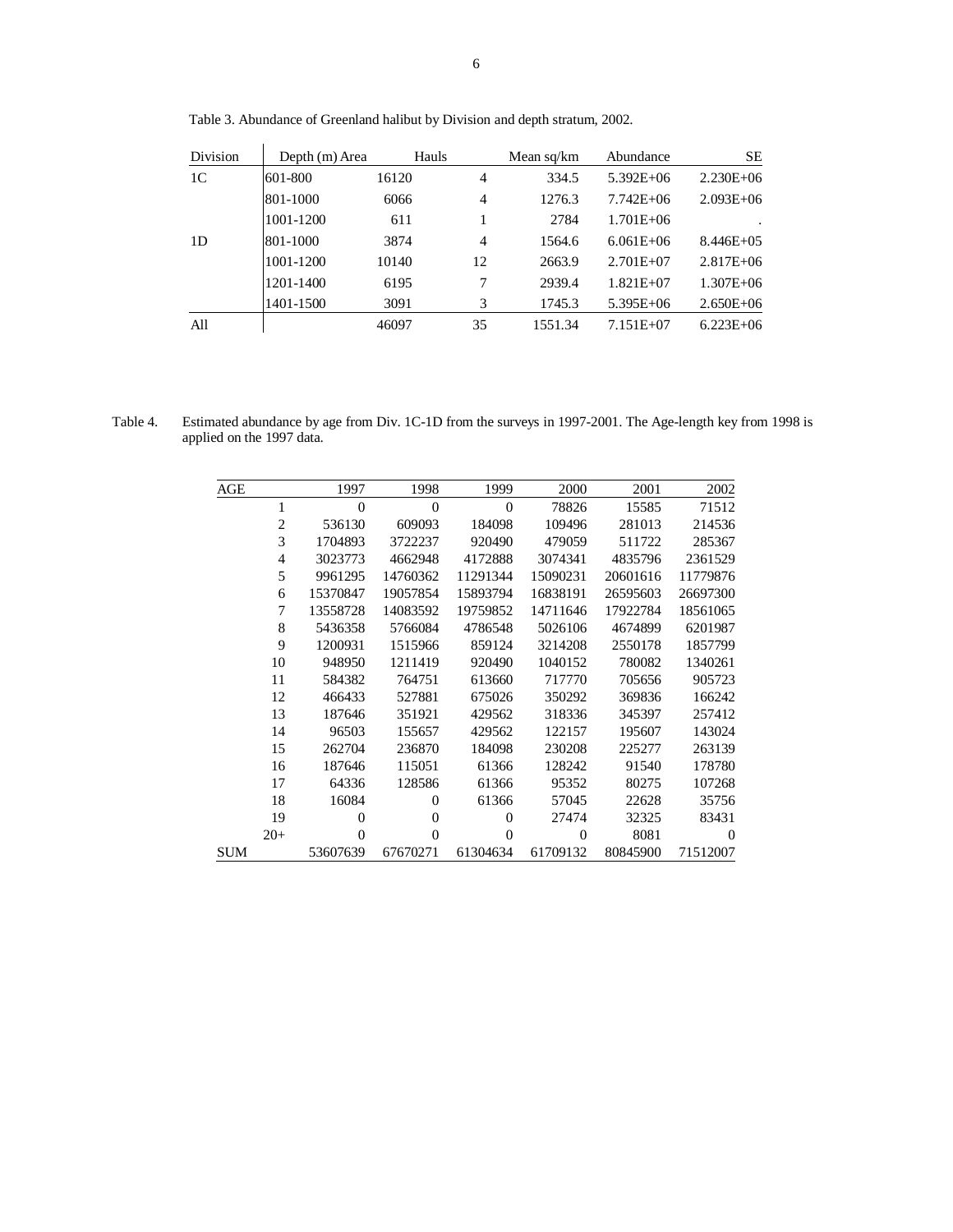|                |               | 1995  | 1996          |               | 1997         |      | 1998                        |      | 1999          |      | 2000          |      | 2001         | 2002   |               |       |
|----------------|---------------|-------|---------------|---------------|--------------|------|-----------------------------|------|---------------|------|---------------|------|--------------|--------|---------------|-------|
| AGE            | weight length |       |               | weight length |              |      | weight length weight length |      | weight length |      | weight length |      | weight       | length | weight length |       |
| 1              |               |       |               |               |              |      |                             |      |               |      | 25.0          | 13.5 | 27.9         | 14.4   | 20.0          | 16.0  |
| 2              | 50.0          | 20.0  |               |               | 23.3         | 15.3 | 38.2                        | 18.7 | 64.0          | 21.0 | 75.0          | 21.0 | 85.4         | 21.0   | 60.0          | 21.7  |
| 3              | 140.0         | 27.0  | 175.0         | 30.5          | 58.2         | 19.8 | 175.5                       | 28.5 | 206.1         | 27.4 | 145.8         | 26.3 | 173.3        | 26.7   | 200.0         | 29.6  |
| $\overline{4}$ | 339.4         | 35.1  | 378.3         | 36.4          | 137.0        | 26.1 | 347.5                       | 35.3 | 342.1         | 34.4 | 329.3         | 33.6 | 366.4        | 34.2   | 341.0         | 35.5  |
| 5              | 495.5         | 40.1  | 555.6         | 41.2          | 271.8        | 32.8 | 551.4                       | 40.9 | 570.7         | 40.3 | 528.0         | 39.5 | 574.4        | 39.7   | 486.6         | 39.9  |
| 6              | 691.6         | 45.0  | 794.1         | 45.7          | 443.9        | 38.0 | 854.2                       | 46.8 | 793.4         | 45.6 | 764.4         | 44.5 | 848.7        | 44.9   | 747.0         | 45.6  |
| 7              | 986.6         | 49.8  | 1056.0        | 49.9          | 736.9        | 43.9 | 1218.1                      | 51.9 | 1195.5        |      | 51.4 1073.5   | 49.8 | 1158.6       | 49.9   | 1132.2        | 51.7  |
| 8              | 1360.0        |       | 54.5 1447.0   | 55.3          | 1070.2       |      | 49.9 1572.3                 | 56.8 | 1665.4        |      | 57.9 1375.6   |      | 53.7 1540.5  |        | 54.8 1369.7   | 55.6  |
| 9              | 1817.0        |       | 59.6 2092.2   |               | 61.5 1453.7  |      | 55.6 2074.8                 | 60.6 | 2057.1        |      | 61.1 1630.8   |      | 56.8 1843.6  |        | 58.0 1844.1   | 60.7  |
| 10             | 2163.5        |       | 62.7 2740.6   |               | 65.8 2042.9  |      | 61.2 2293.5                 |      | 63.1 2440.7   |      | 64.1 2076.8   |      | 61.5 2258.9  |        | 61.8 2037.4   | 62.5  |
| 11             | 2679.6        |       | 66.3 3241.7   |               | 68.4 2814.6  | 66.7 | 2866.6                      | 66.5 | 2812.1        |      | 66.9 2502.5   |      | 63.9 3316.2  |        | 65.0 2507.6   | 66.0  |
|                | 12 3248.6     |       | 69.9 4100.2   |               | 73.0 3827.7  |      | 72.6 3453.2                 | 69.9 | 4000.1        |      | 72.9 3014.4   |      | 67.5 3449.6  |        | 68.7 3011.4   | 69.7  |
| 13             | 4133.6        |       | 73.4 4994.0   |               | 76.4 4840.0  |      | 77.3 4537.5                 |      | 74.7 5678.6   |      | 79.5 3612.4   |      | 70.4 3866.4  |        | 71.3 3557.7   | 71.6  |
| 14             | 5685.6        |       | 79.8 5946.7   |               | 80.6 6679.4  |      | 84.0 5112.0                 |      | 77.6 7613.2   |      | 86.7 3892.5   |      | 72.8 5256.7  |        | 77.8 4650.0   | 78.5  |
| 15             | 6631.1        |       | 83.6 7523.7   |               | 86.8 7711.1  |      | 87.8 7140.6                 | 85.1 | 8476.7        |      | 91.2 5409.0   |      | 78.3 6323.5  |        | 81.9 5149.2   | 79.0  |
|                | 16 7533.0     |       | 89.0 8663.0   |               | 89.9 9166.0  |      | 94.6 8385.0                 | 88.9 | 9925.0        |      | 88.5 6873.3   |      | 85.5 7203.3  |        | 86.0 6786.0   | 84.8  |
|                | 17 10413.6    |       | 94.6 9208.3   |               | 91.9 10796.7 |      | 97.8 10684.0                | 95.4 |               |      | 8492.0        |      | 91.8 8954.0  |        | 92.4 8520.0   | 90.3  |
|                | 18 11 18 0.0  |       | 97.010127.3   | 95.3          |              |      |                             |      | 12500.0       |      | 99.0 8590.0   |      | 92.3 8760.0  |        | 93.0 9385.0   | 93.0  |
|                | 19 11 566.7   |       | 98.311168.2   | 98.5          |              |      | 12850.0                     | 99.0 |               |      | 9645.0        |      | 91.5 11500.0 |        | 102.0 8553.3  | 90.3  |
|                | 2011326.7     |       | 100.3 11100.0 | 95.0          |              |      |                             |      |               |      |               |      | 14400.0      | 105.0  |               |       |
|                | 21 13100.0    |       | 103.5 11250.0 | 98.3          |              |      |                             |      |               |      |               |      |              |        |               |       |
|                | 22 13700.0    | 104.0 |               |               |              |      |                             |      |               |      |               |      |              |        | 13350.0       | 105.0 |
|                | 24 15300.0    | 115.0 |               |               |              |      |                             |      |               |      |               |      |              |        |               |       |

Table 5. Mean weight and mean length-at-age of Greenland halibut, 1995-2002.

Table 6. Maturity-at-age in percent, females, Div. 1C-1D, 2002. 1 immature, 2 maturing.

|     |                | MAT          |                |                         |
|-----|----------------|--------------|----------------|-------------------------|
|     |                | $\mathbf{1}$ | $\overline{c}$ |                         |
|     |                | Pct          | Pct            | N                       |
| AGE |                |              |                |                         |
|     | $\sqrt{2}$     | 100          |                | $\overline{c}$          |
|     | 3              | 100          |                | 3                       |
|     | $\overline{4}$ | 100          |                | 13                      |
|     | 5              | 100          |                | 14                      |
|     | 6              | 100          |                | 14                      |
|     | 7              | 80           | 20             | 20                      |
|     | 8              | 53.85        | 46.15          | 13                      |
|     | 9              | 37.5         | 62.5           | 16                      |
|     | 10             | 28.57        | 71.43          | 14                      |
|     | 11             | 46.67        | 53.33          | 15                      |
|     | 12.            |              | 100            | 3                       |
|     | 13             | 8.33         | 91.67          | 12                      |
|     | 14.            |              | 100            | $\overline{4}$          |
|     | 15.            |              | 100            | 11                      |
|     | 16.            |              | 100            | 5                       |
|     | 17.            |              | 100            | 3                       |
|     | 18.            |              | 100            | $\overline{\mathbf{c}}$ |
|     | 19             | 33.33        | 66.67          | 3                       |
|     | 22.            |              | 100            | $\,1$                   |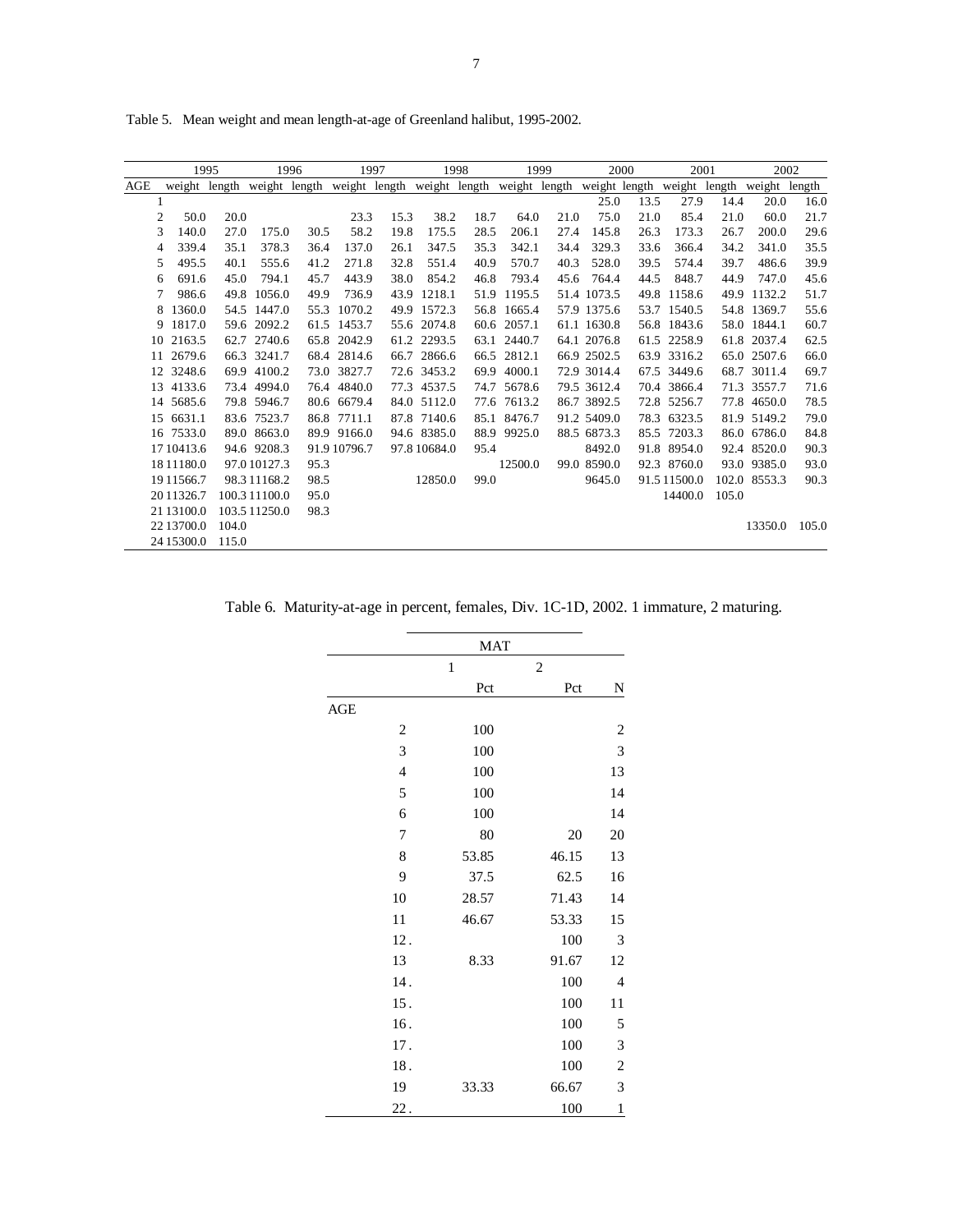| Division       | Depth $(m)$ | Area  | Hauls | Mean sq/km | <b>Biomass</b> | <b>SE</b> |
|----------------|-------------|-------|-------|------------|----------------|-----------|
| 1 <sup>C</sup> | 601-800     | 16120 | 4     | 0.0027     | 43.4           | 22        |
|                | 801-1000    | 6066  | 4     | 0.0712     | 432.1          | 394.3     |
|                | 1001-1200   | 611   | 1     | 0.0617     | 37.7           |           |
| 1D             | 801-1000    | 3874  | 4     | 0.0029     | 11.2           | 1.3       |
|                | 1001-1200   | 10140 | 12    | 0.0241     | 244.3          | 59.3      |
|                | 1201-1400   | 6195  | 7     | 0.0323     | 200.1          | 68.5      |
|                | 1401-1500   | 3091  | 3     | 0.2020     | 624.3          | 211.6     |
| All            |             | 46097 | 35    | 0.0346     | 1593.1         | 462.7     |

Table 7. Biomass of (tons) roundnose grenadier by Division and depth stratum, 2002.

Table 8. Abundance of roundnose grenadier by Division and depth stratum, 2002.

| <b>Division</b> | Depth (m) Area | Hauls |    | Mean sq/km | Abundance        | <b>SE</b>      |
|-----------------|----------------|-------|----|------------|------------------|----------------|
| 1 <sup>C</sup>  | 601-800        | 16120 | 4  | 100.6      | $1.622E + 06$    | $9.250E + 05$  |
|                 | 801-1000       | 6066  | 4  | 1552.4     | $9.417E + 06$    | $8.685E + 06$  |
|                 | 1001-1200      | 611   |    | 1165.7     | $7.123E + 0.5$ . |                |
| 1D              | 801-1000       | 3874  | 4  | 86.1       | $3.334E + 0.5$   | $9.526E + 04$  |
|                 | 1001-1200      | 10140 | 12 | 275.6      | $2.795E + 06$    | $5.113E + 05$  |
|                 | 1201-1400      | 6195  | 7  | 193.8      | $1.201E + 06$    | $2.875E + 0.5$ |
|                 | 1401-1500      | 3091  | 3  | 817        | $2.525E + 06$    | $8.103E + 05$  |
| All             |                | 46097 | 35 | 403.6      | $1.861E + 07$    | $8.910E + 06$  |

Table 9. Biomass (tons) of roughhead grenadier by Division and depth stratum, 2002.

| Division       | Depth $(m)$ | Area  | Hauls          | Mean sq/km | <b>Biomass</b> | <b>SE</b> |
|----------------|-------------|-------|----------------|------------|----------------|-----------|
| 1 <sup>C</sup> | 601-800     | 16120 | 4              | 0.1394     | 2247.2         | 496.9     |
|                | 801-1000    | 6066  | $\overline{4}$ | 0.1057     | 641.2          | 91.6      |
|                | 1001-1200   | 611   |                | 0.2743     | 167.6          | $\cdot$   |
| 1D             | 801-1000    | 3874  | $\overline{4}$ | 0.1162     | 450.3          | 83.2      |
|                | 1001-1200   | 10140 | 12             | 0.1848     | 1873.6         | 284       |
|                | 1201-1400   | 6195  | 7              | 0.2448     | 1516.3         | 178.4     |
|                | 1401-1500   | 3091  | 3              | 0.3476     | 1074.4         | 449.6     |
| All            |             | 46097 | 35             | 0.1729     | 7970.6         | 823.6     |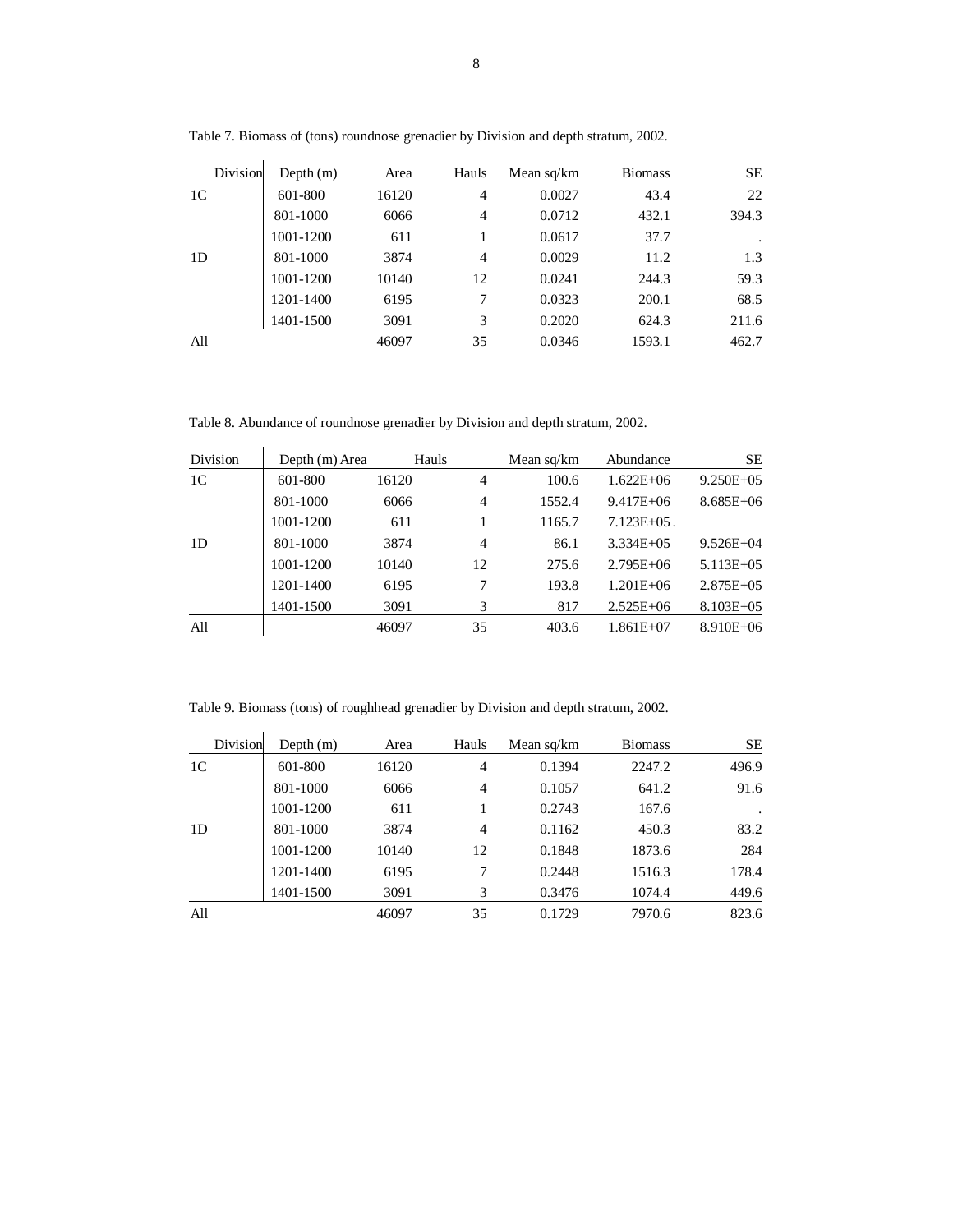| <b>Division</b> | Depth (m) Area | Hauls |    | Mean sq/km | Abundance     | <b>SE</b>      |
|-----------------|----------------|-------|----|------------|---------------|----------------|
| 1C              | 601-800        | 16120 | 4  | 448.5      | $7.230E + 06$ | $1.126E + 06$  |
|                 | 801-1000       | 6066  | 4  | 321.2      | $1.948E + 06$ | $2.426E + 05$  |
|                 | 1001-1200      | 611   |    | 672        | $4.106E + 05$ |                |
| 1D              | 801-1000       | 3874  | 4  | 317.8      | $1.231E + 06$ | $2.065E + 0.5$ |
|                 | 1001-1200      | 10140 | 12 | 434.2      | $4.403E + 06$ | $8.519E + 05$  |
|                 | 1201-1400      | 6195  | 7  | 407.3      | $2.523E + 06$ | $2.095E + 05$  |
|                 | 1401-1500      | 3091  | 3  | 605.2      | $1.871E + 06$ | $4.942E + 05$  |
| All             |                | 46097 | 35 | 425.6      | $1.962E + 07$ | $1.755E + 06$  |

Table 10. Abundance of roughhead grenadier by Division and depth stratum, 2002

Table 11. Mean temperature, S.E and number of observations by NAFO Division and depth stratum.

| Div.         | Depth $(m)$  |                     |   |             |           |   |                    |           |              |              |     |   |             |           |   |
|--------------|--------------|---------------------|---|-------------|-----------|---|--------------------|-----------|--------------|--------------|-----|---|-------------|-----------|---|
|              |              | 601-800<br>801-1000 |   |             |           |   | 1001-1200          |           |              | 1201-1400    |     |   | 1401-1500   |           |   |
|              | $\circ$<br>◡ | <b>SE</b>           | n | $\sim$<br>◡ | <b>SE</b> | n | $\sim$<br>◡        | <b>SE</b> | n            | $\circ$<br>◡ | SЕ  | п | $\sim$<br>◡ | <b>SE</b> | п |
| $\sim$<br>TC | ٥.٩          | $\Omega$<br>.33     |   | 3.8         | .06       |   | $\sim$ $\sim$<br>، |           |              |              |     |   |             |           |   |
| 1D           |              |                     |   | 3.6         | .05       |   | -<br>ر.ر           | .03       | $\sim$<br>-- | J.4          | .03 | - | ر. ر        | .06       |   |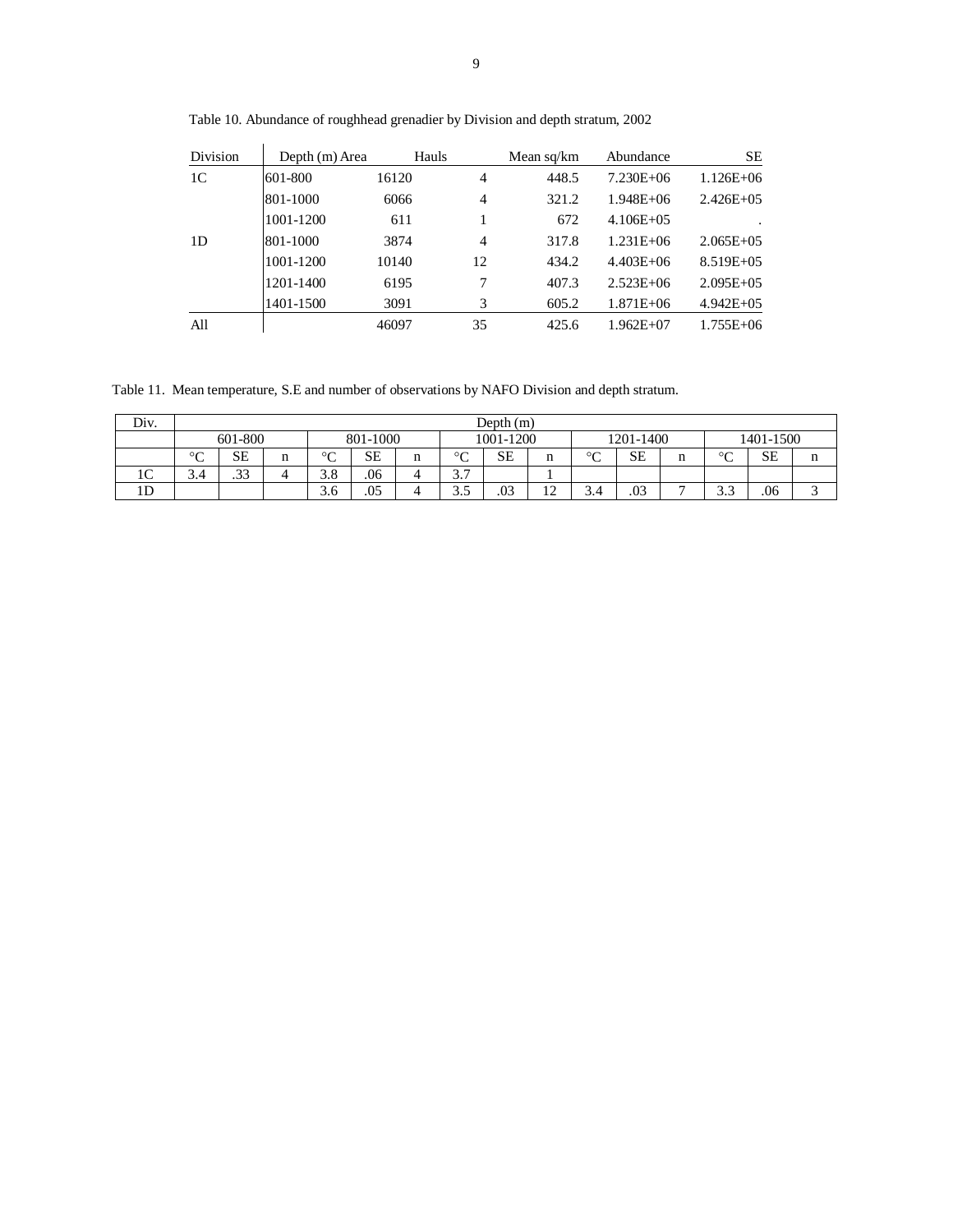

Fig 1. Distribution of catches of Greenland halibut in 2001 and 2002 in kg  $\mathrm{km}^{\text{-}2}$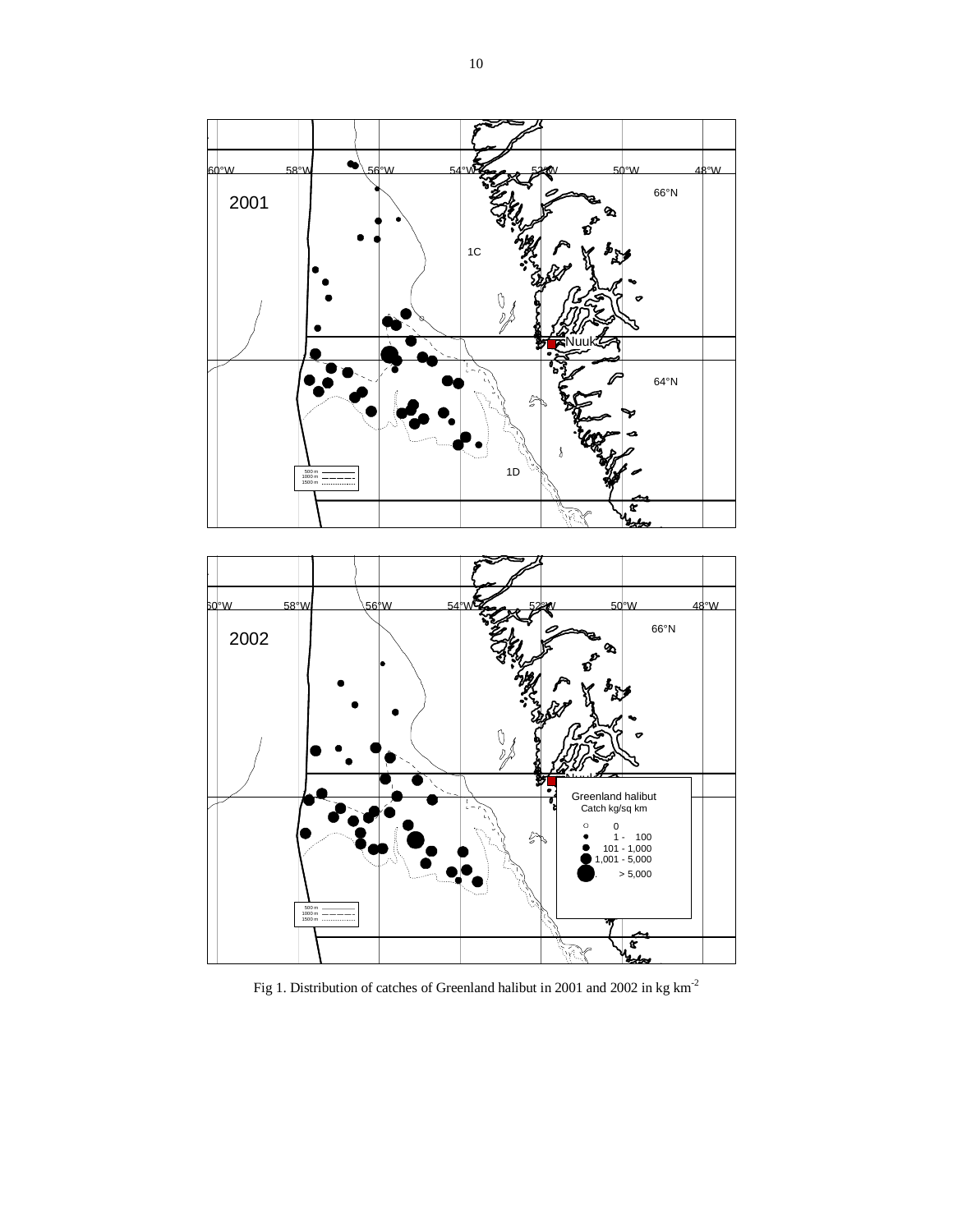

Fig. 1. cont. Distribution of catches of Greenland halibut during 1997-2000 in kg km-<sup>2</sup>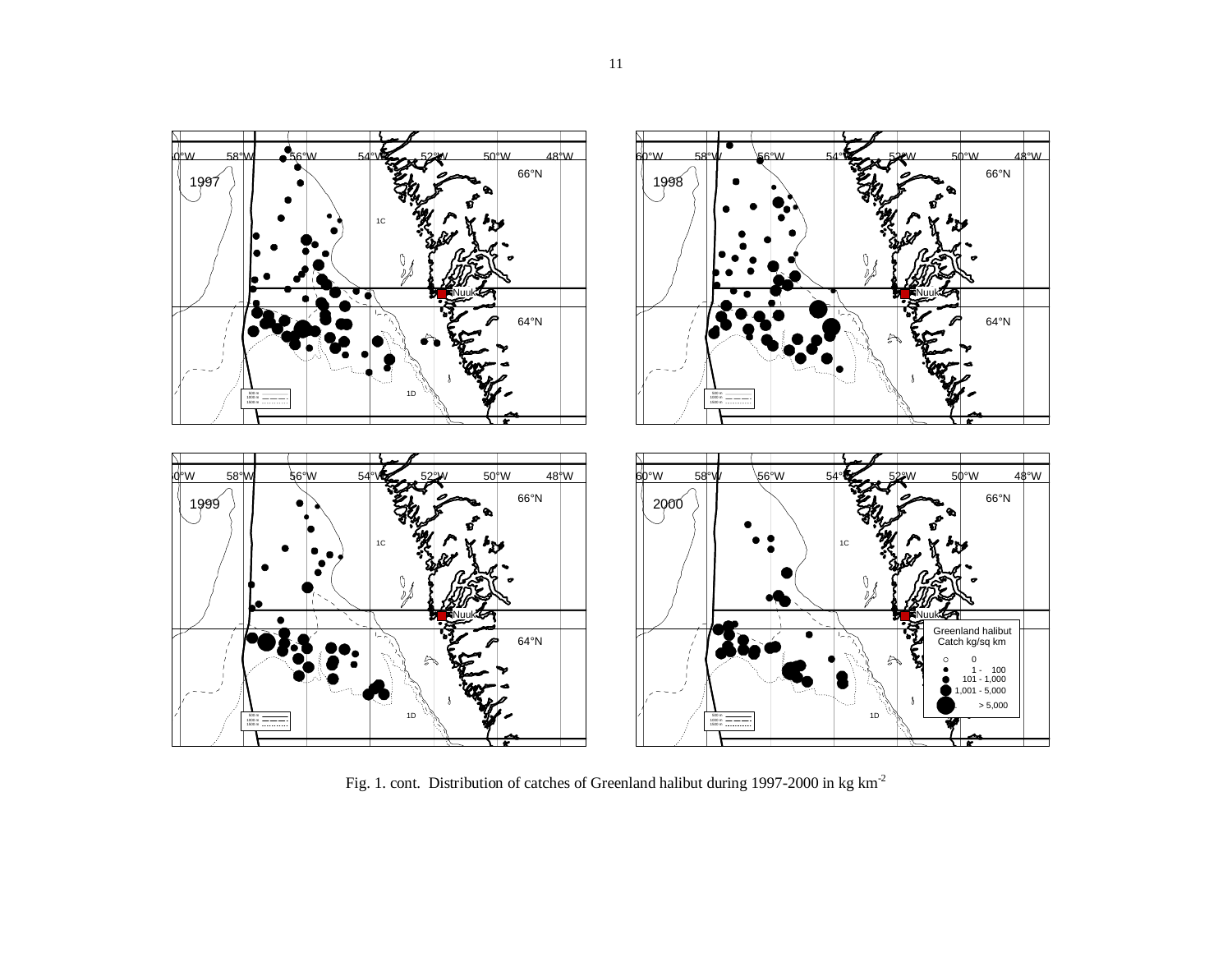



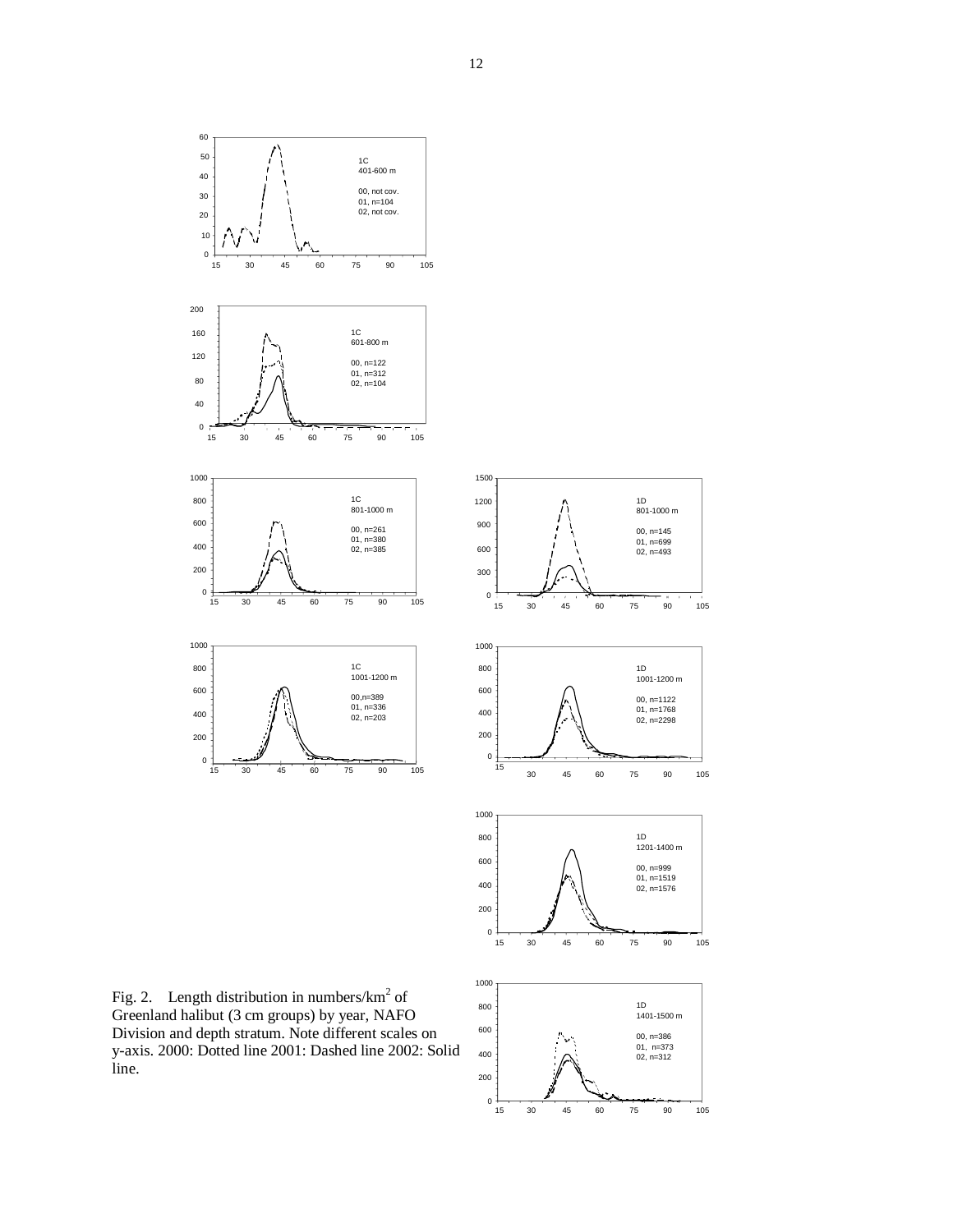

Fig. 3. Overall length distribution of Greenland halibut in numbers (weighted by stratum area) by year.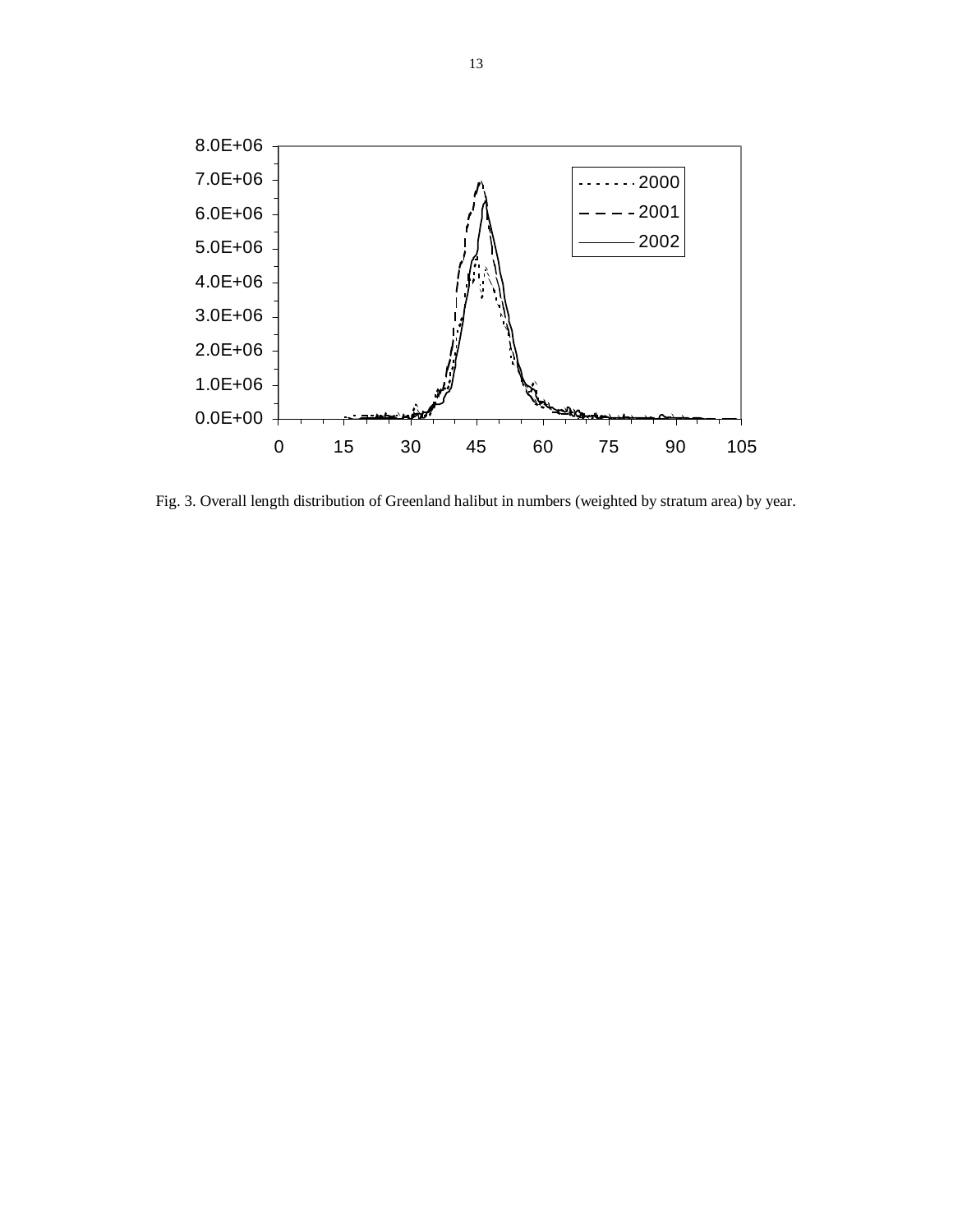

Fig. 4. Age distribution (number km<sup>-2</sup>) by NAFO Division and depth stratum. Note different scales on y-axis.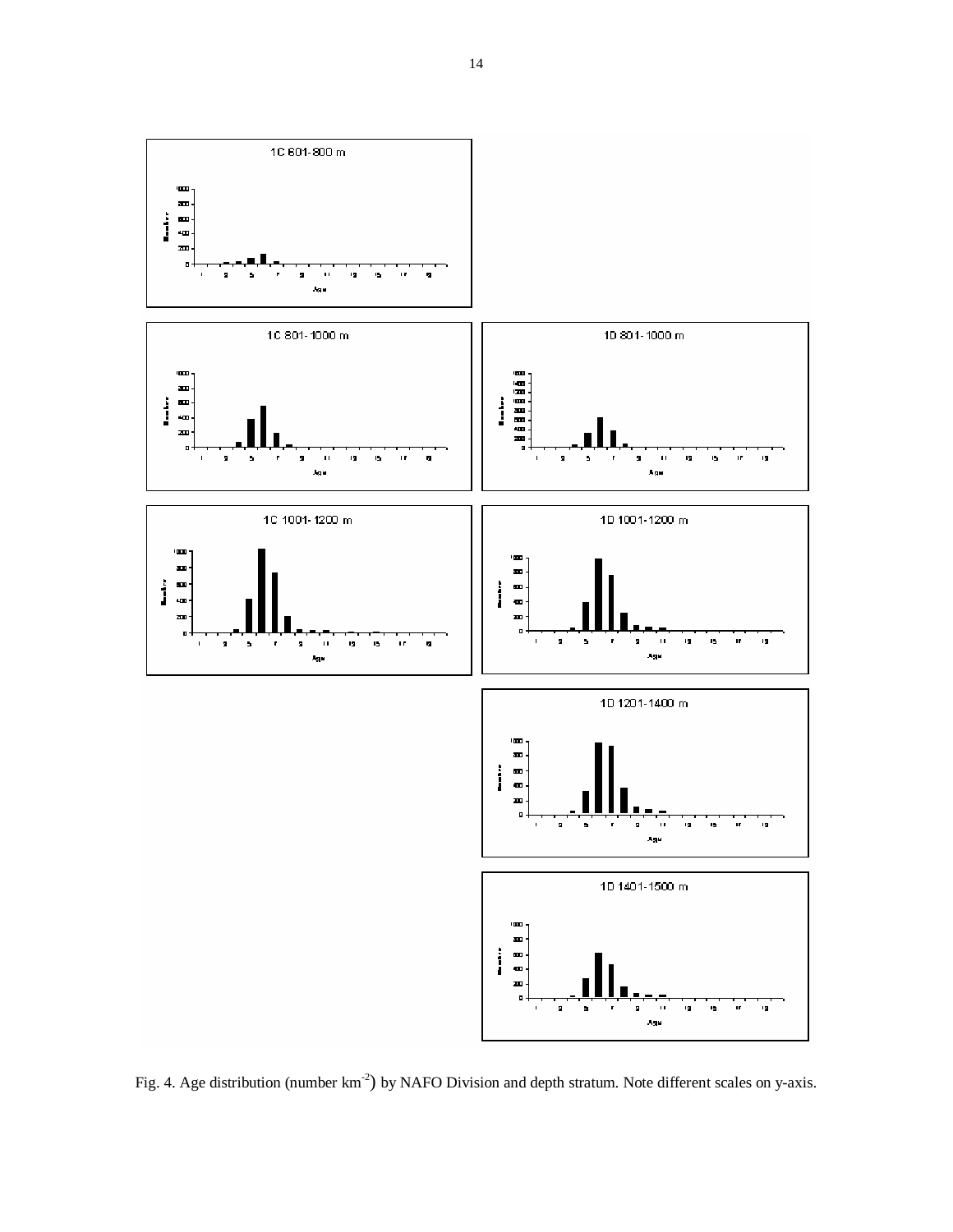

Fig. 5. Overall age distribution (weighted by stratum area) of Greenland halibut in NAFO Div. 1C-1D in 2000 - 2002.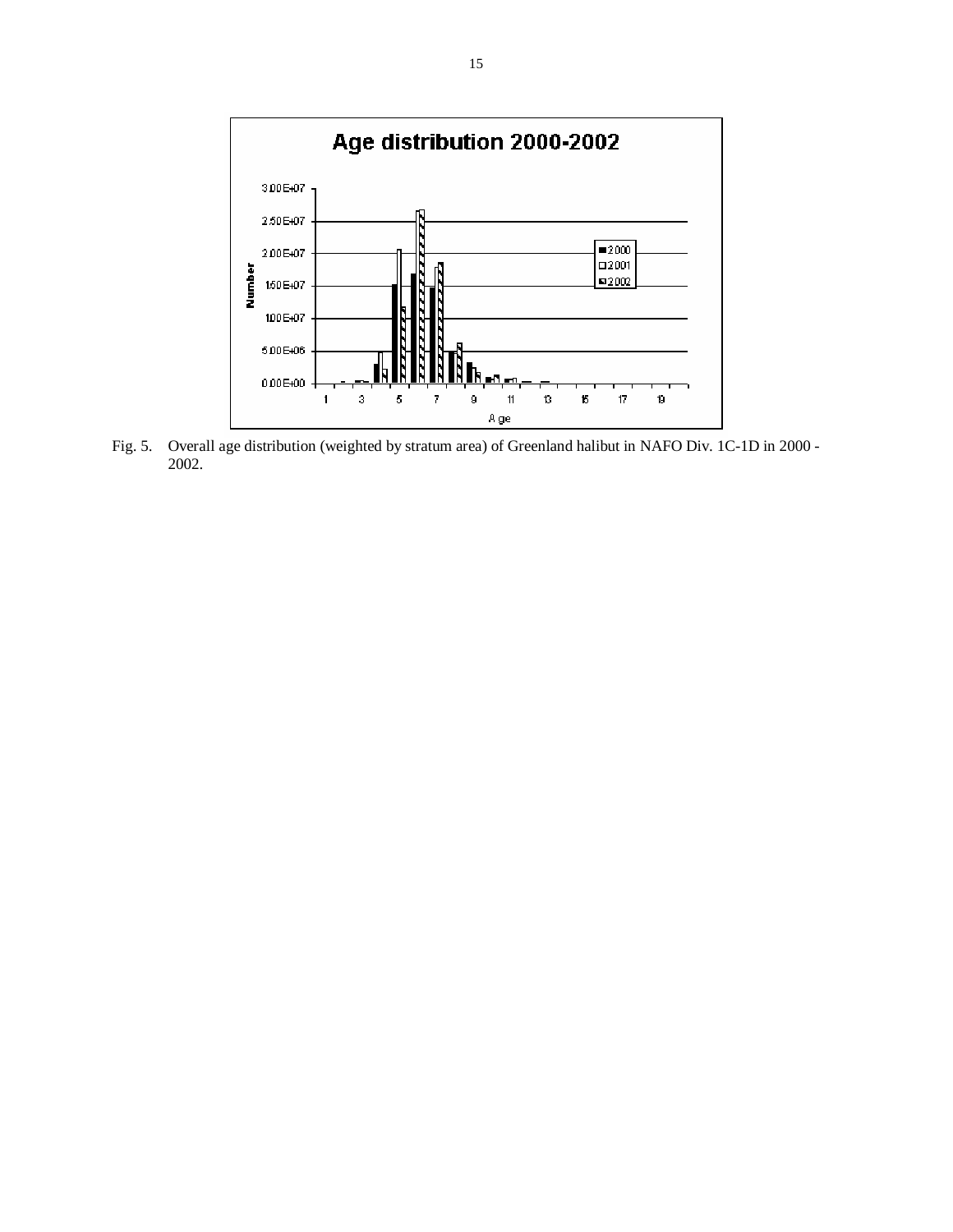

Fig. 6. Distribution of catches of roundnose grenadier in 2001and 2002 in kg km-2.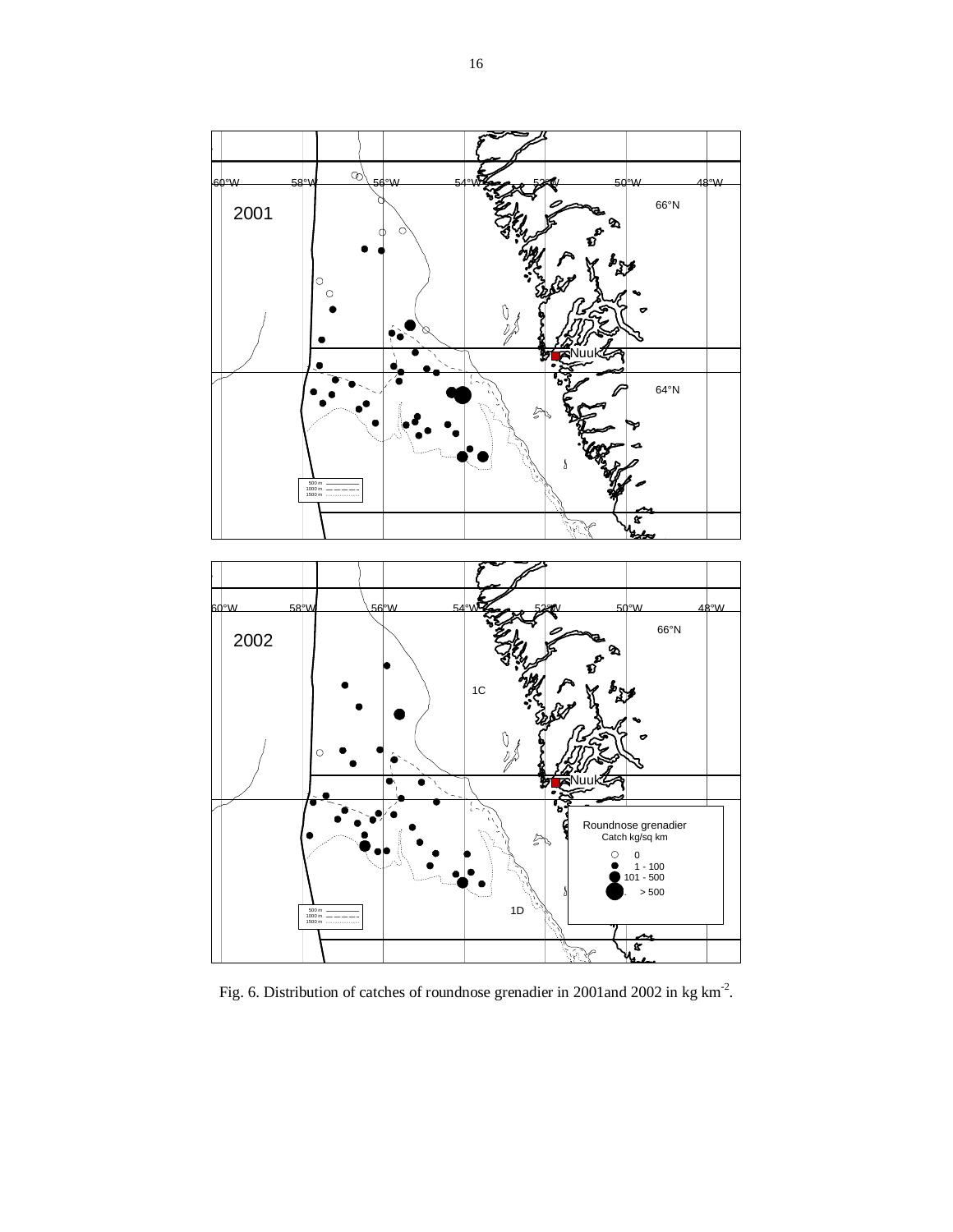

Fig. 6. cont. Distribution of catches of roundnose grenadier during 1997-2000.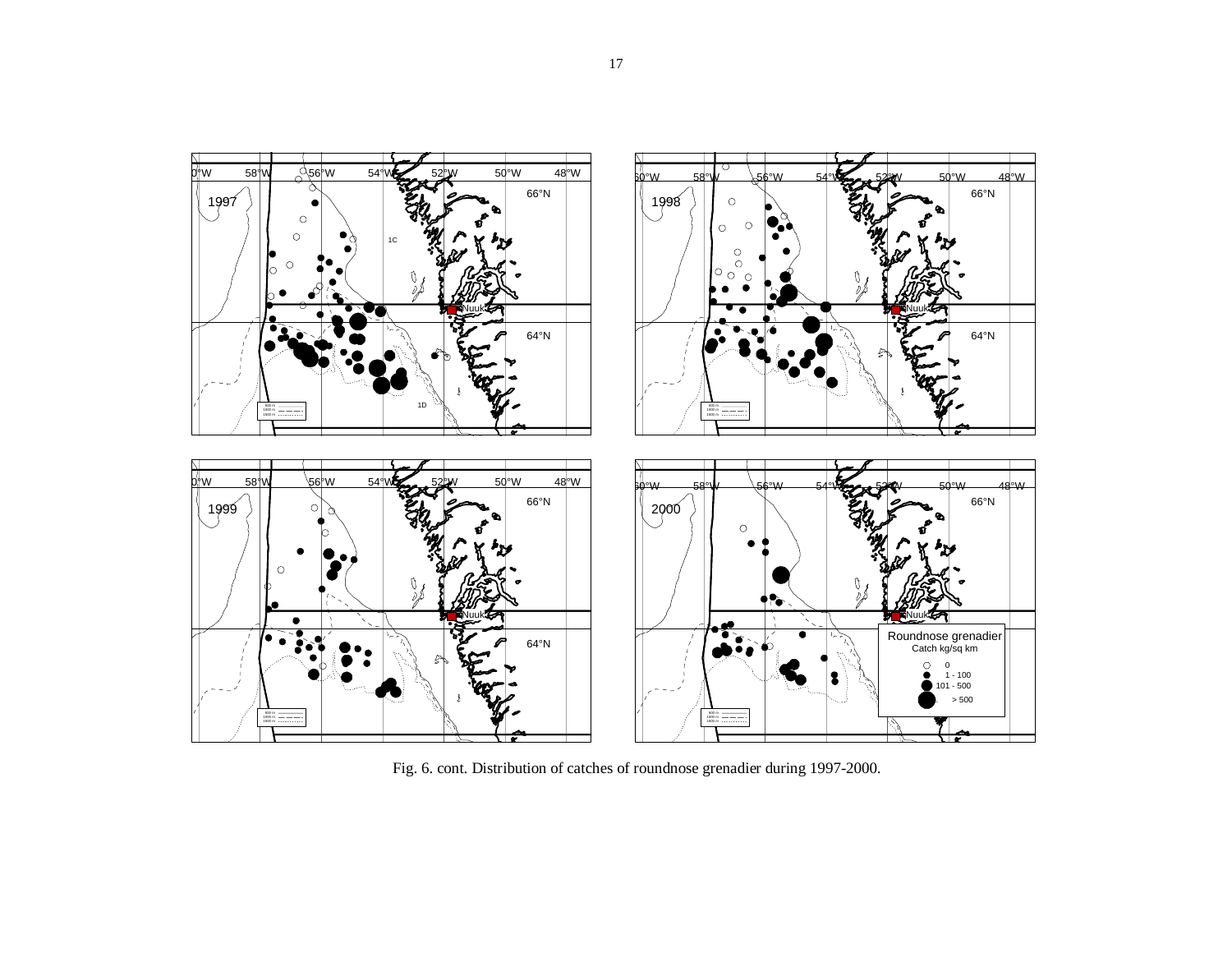

Fig. 7. Length distribution (pre anal fin length) of roundnose grenadier in numbers/km<sup>2</sup> by year and depth strata. Dotted line:2000. Dashed line: 2001. Solid line: 2002.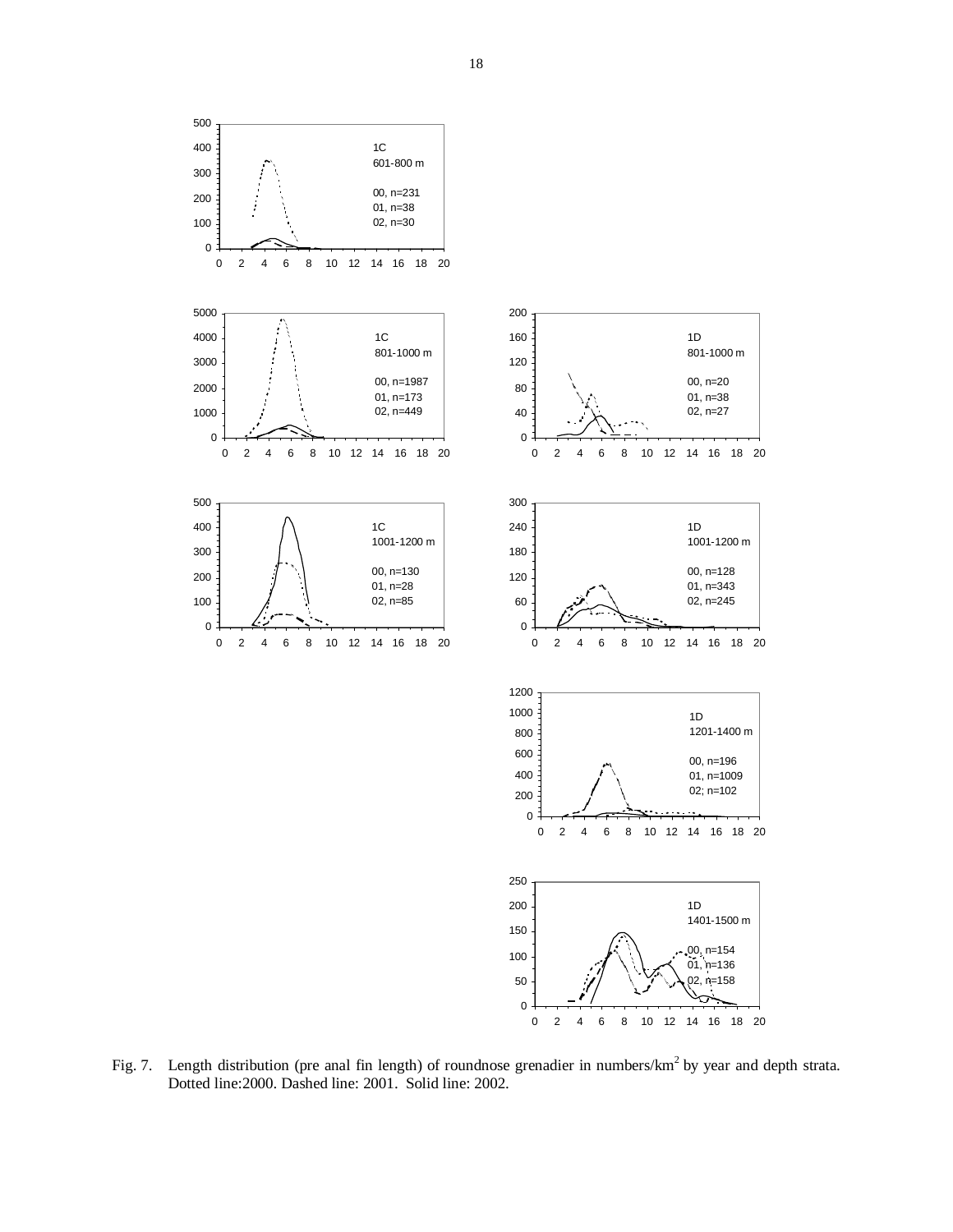

Fig. 8. Overall length distribution of roundnose grenadier (pre anal fin length) in numbers (weighted by stratum area) by year.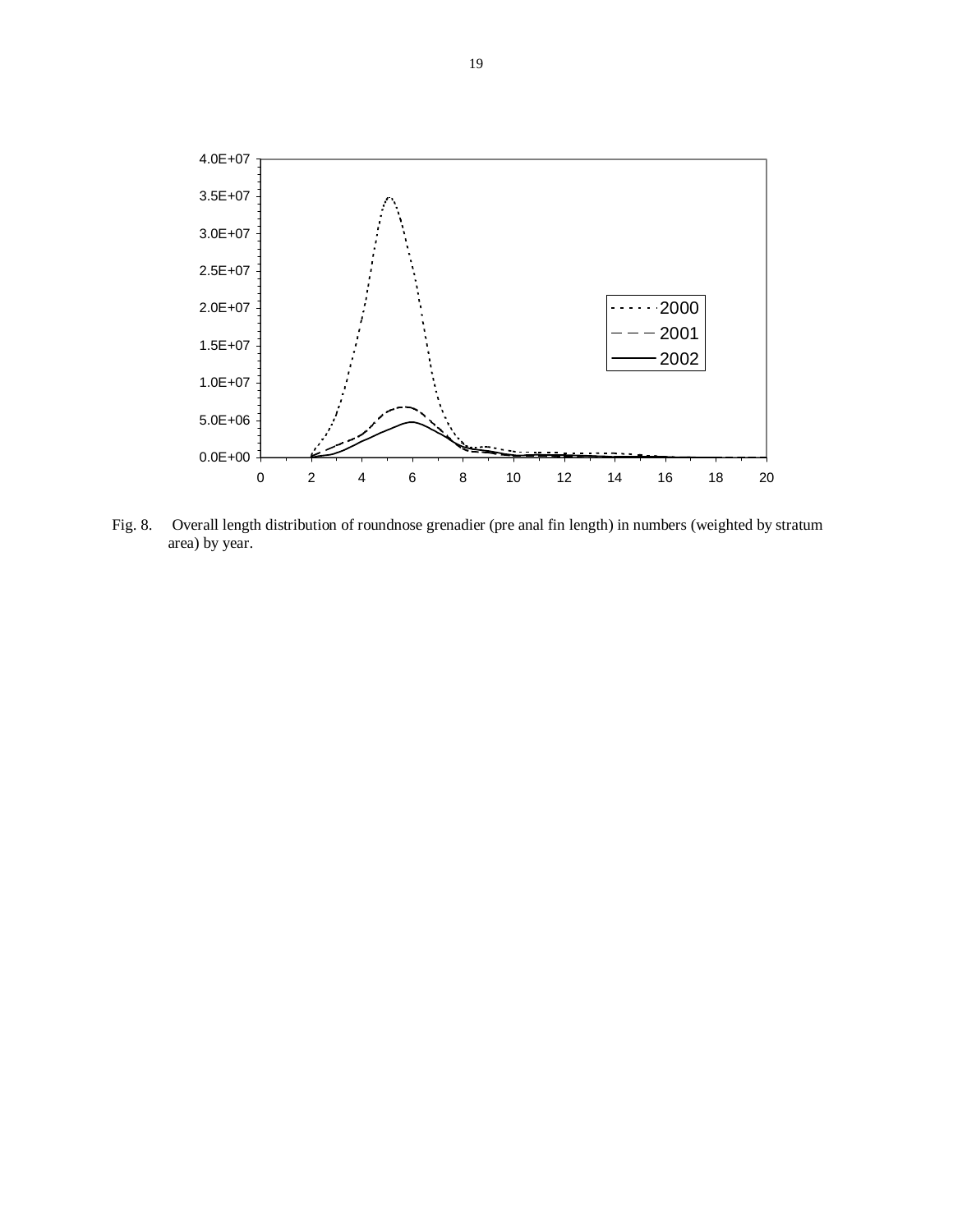

Fig. 9. Distribution of catches of roughhead grenadier in 2001 and 2002 in kg km-2.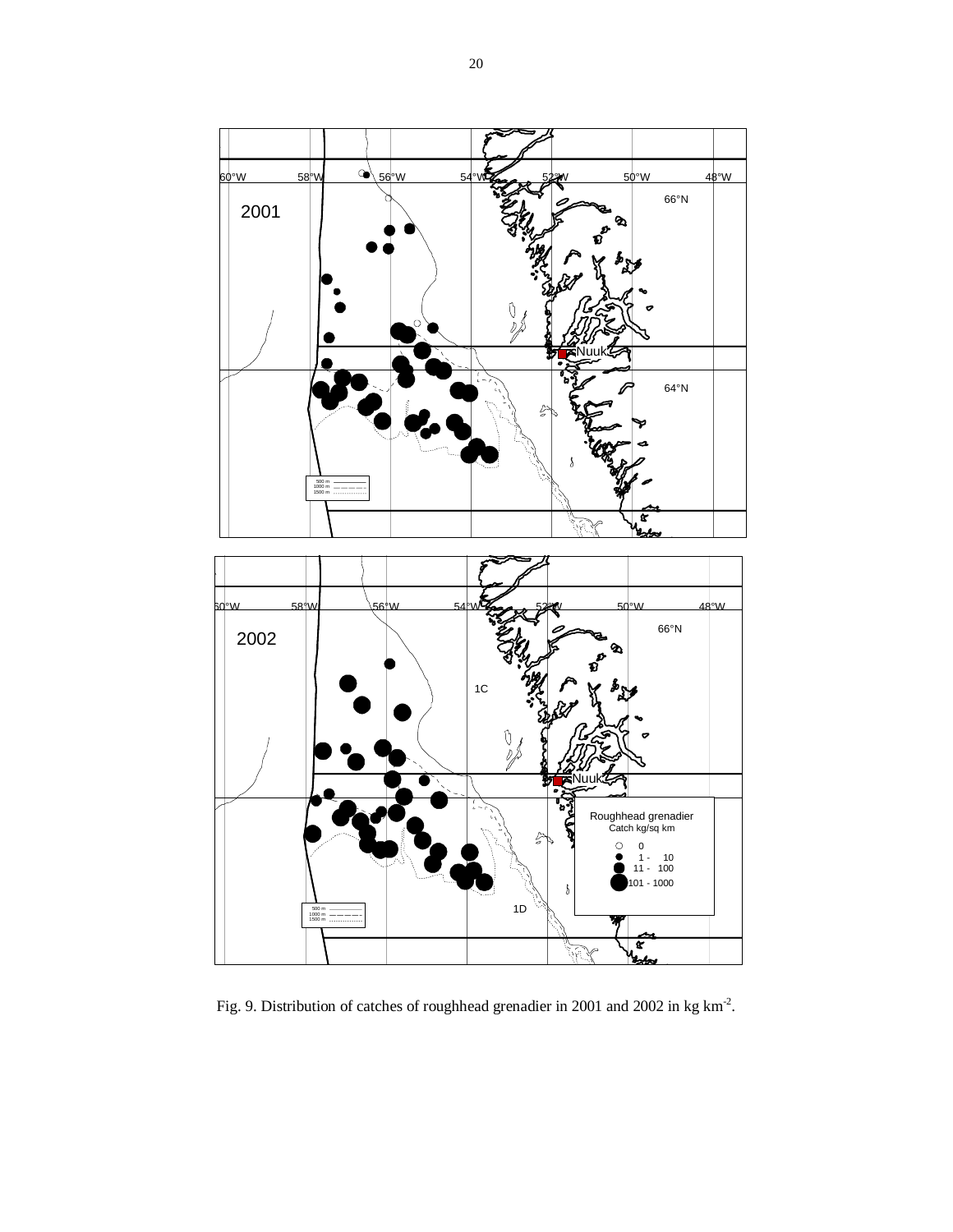

Fig. 9 cont.. Distribution of catches of roughhead grenadier during 1997-2000.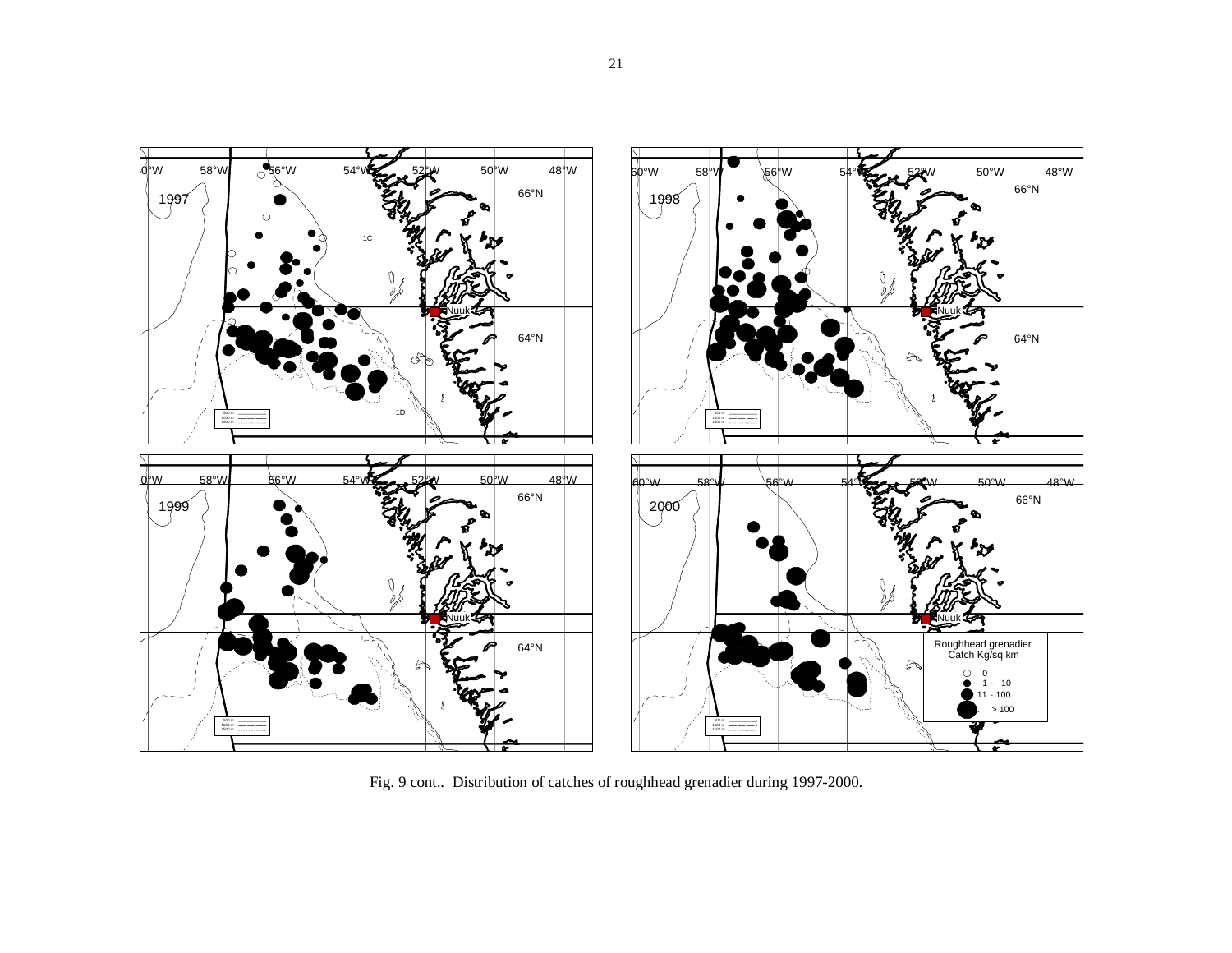

Fig. 10. Overall length distribution (pre anal fin length) of roughhead grenadier in numbers (weighted by stratum area) by year.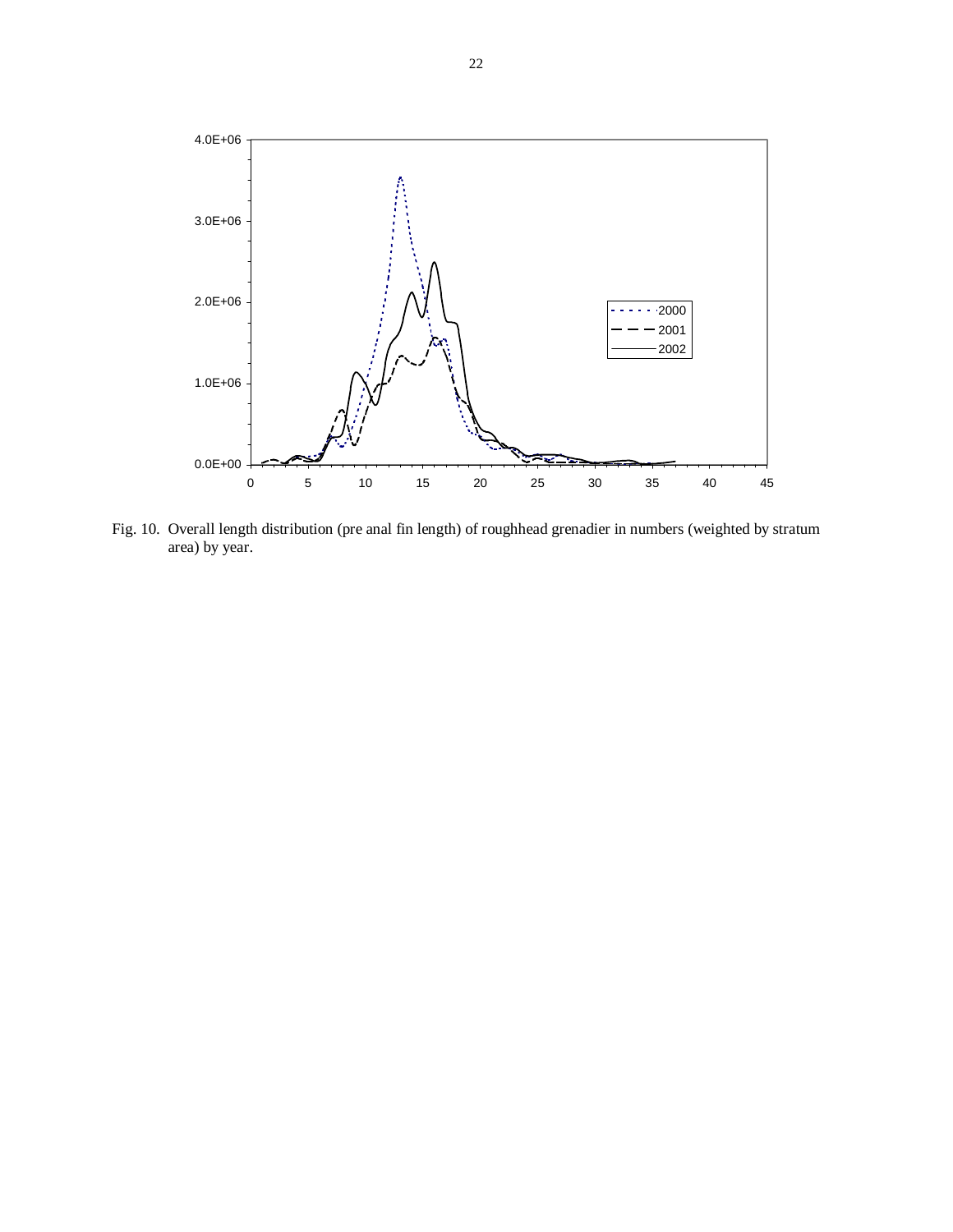**Appendix 1.** Catch weight and - numbers (not standardised to  $kg/km<sup>2</sup>$ ) of Greenland halibut, roundnose and roughhead grenadier and *Sebastes mentella* by haul. Depth in m, swept area in km<sup>2</sup> and bottom temperature in °C.

|        |                        |    |        |              |                |                |     | Grl. halibut |       | Roundnose gre.   |      | Roughhead gre.                                          |      | S. mentella      |         |
|--------|------------------------|----|--------|--------------|----------------|----------------|-----|--------------|-------|------------------|------|---------------------------------------------------------|------|------------------|---------|
|        | St. No Month Day Depth |    |        | S. AREA Div. |                | Duration Temp. |     |              |       |                  |      | Number Weight Number Weight Number Weight Number Weight |      |                  |         |
| 1      | 9                      | 17 | 865.5  | 0.0718       | 1 <sup>C</sup> | 30             | 3.9 | 68           | 56.7  | 420              | 19.1 | 30                                                      | 8.2  | $\mathbf{0}$     | 0.0     |
| 2      | 9                      | 17 | 748.5  | 0.0737       | 1 <sup>C</sup> | 30             | 4.1 | $\mathbf{1}$ | 0.7   | 20               | 0.5  | 19                                                      | 4.8  | $\overline{4}$   | 1.7     |
| 3      | 9                      | 17 | 637.0  | 0.0683       | 1 <sup>C</sup> | 30             | 2.7 | 14           | 15.0  | 3                | 0.1  | 39                                                      | 8.7  | 5                | $1.0\,$ |
| 4      | 9                      | 18 | 683.5  | 0.0784       | 1 <sup>C</sup> | 30             | 3.0 | 49           | 28.7  | $\boldsymbol{2}$ | 0.1  | 34                                                      | 16.8 | 11               | 1.7     |
| 5      | 9                      | 18 | 831.0  | 0.0704       | 1 <sup>C</sup> | 30             | 3.8 | 99           | 75.6  | $\boldsymbol{0}$ | 0.0  | 25                                                      | 9.0  | $\mathbf{1}$     | 0.3     |
| 6      | 9                      | 18 | 826.0  | 0.0817       | 1 <sup>C</sup> | 30             | 3.7 | 47           | 35.3  | $\overline{4}$   | 0.2  | 20                                                      | 5.0  | $\boldsymbol{0}$ | 0.0     |
| 7      | 9                      | 18 | 773.5  | 0.0809       | 1 <sup>C</sup> | 30             | 3.8 | 40           | 30.7  | 5                | 0.1  | 43                                                      | 12.2 | $\overline{4}$   | 1.0     |
| 8      | 9                      | 18 | 926.0  | 0.0785       | 1 <sup>C</sup> | 30             | 3.6 | 171          | 140.2 | 25               | 1.3  | 21                                                      | 9.4  | $\mathbf{1}$     | 0.1     |
| 9      | 9                      | 19 | 975.5  | 0.0814       | 1 <sub>D</sub> | 30             | 3.5 | 109          | 106.7 | 9                | 0.2  | 28                                                      | 10.9 | $\boldsymbol{0}$ | 0.0     |
| 10     | 9                      | 19 | 1071.0 | 0.0466       | 1 <sub>D</sub> | 19             | 3.5 | 106          | 108.7 | $\overline{c}$   | 0.2  | 14                                                      | 4.8  | $\boldsymbol{0}$ | 0.0     |
| 11     | 9                      | 19 | 949.0  | 0.0743       | 1 <sub>D</sub> | 30             | 3.5 | 80           | 75.6  | $\overline{4}$   | 0.2  | 29                                                      | 6.0  | $\mathbf{0}$     | $0.0\,$ |
| 12     | 9                      | 19 | 1077.5 | 0.0757       | 1 <sub>D</sub> | 30             | 3.5 | 235          | 222.1 | 12               | 0.6  | 20                                                      | 6.5  | $\boldsymbol{0}$ | 0.0     |
| 13     | 9                      | 19 | 896.0  | 0.0771       | 1 <sub>D</sub> | 30             | 3.6 | 139          | 126.1 | 11               | 0.3  | 29                                                      | 13.0 | $\mathbf{1}$     | 0.1     |
| 14     | 9                      | 20 | 956.5  | 0.0809       | 1 <sub>D</sub> | 30             | 3.7 | 165          | 142.0 | 3                | 0.2  | 13                                                      | 6.6  | $\mathbf{1}$     | 0.3     |
| 15     | 9                      | 20 | 1057.0 | 0.0733       | 1 <sub>D</sub> | 30             | 3.2 | 188          | 156.9 | 12               | 1.7  | 7                                                       | 4.9  | $\mathbf{0}$     | 0.0     |
| 16     | 9                      | 20 | 1481.0 | 0.0592       | 1 <sub>D</sub> | 30             | 3.3 | 200          | 183.3 | 18               | 3.9  | 39                                                      | 16.7 | $\mathbf{1}$     | 0.2     |
| 17     | 9                      | 20 | 1308.5 | 0.0763       | 1D             | 30             | 3.4 | 286          | 336.7 | 5                | 0.4  | 32                                                      | 12.8 | 1                | 0.3     |
| 18     | 9                      | 20 | 1109.5 | 0.0806       | 1D             | 30             | 3.5 | 271          | 255.0 | 9                | 0.9  | 30                                                      | 20.2 | $\mathbf{0}$     | 0.0     |
| 19     | 9                      | 20 | 1365.0 | 0.0722       | 1 <sub>D</sub> | 30             | 3.3 | 236          | 234.7 | 20               | 3.7  | 35                                                      | 18.9 | $\mathbf{0}$     | 0.0     |
| 20     | 9                      | 20 | 1490.0 | 0.0540       | 1D             | 25             | 3.2 | 75           | 83.6  | 63               | 13.9 | 46                                                      | 33.8 | $\overline{0}$   | 0.0     |
| 21     | 9                      | 20 | 1229.0 | 0.0756       | 1 <sub>D</sub> | 30             | 3.5 | 260          | 259.3 | 27               | 6.2  | 25                                                      | 25.7 | $\mathbf{0}$     | 0.0     |
| $22\,$ | 9                      | 20 | 1194.5 | 0.0516       | 1 <sub>D</sub> | 20             | 3.4 | 88           | 111.8 | 3                | 0.3  | 21                                                      | 8.9  | $\mathbf{0}$     | 0.0     |
| 23     | 9                      | 21 | 1135.0 | 0.0674       | 1D             | 30             | 3.5 | 139          | 155.3 | 19               | 1.0  | 70                                                      | 23.0 | $\mathbf{0}$     | 0.0     |
| 24     | 9                      | 21 | 1266.5 | 0.0861       | 1 <sub>D</sub> | 30             | 3.5 | 218          | 244.8 | $\overline{2}$   | 0.7  | 29                                                      | 16.6 | $\mathbf{0}$     | 0.0     |
| 25     | 9                      | 21 | 1141.5 | 0.0763       | 1 <sub>D</sub> | 30             | 3.5 | 364          | 412.0 | 16               | 1.6  | 22                                                      | 12.3 | $\mathbf{0}$     | $0.0\,$ |
| 26     | 9                      | 21 | 1144.5 | 0.0707       | 1D             | 30             | 3.5 | 265          | 264.0 | 36               | 5.4  | 44                                                      | 15.5 | $\overline{0}$   | 0.0     |
| 27     | 9                      | 22 | 1284.5 | 0.0771       | 1D             | 30             | 3.4 | 180          | 225.8 | 10               | 0.6  | 23                                                      | 15.6 | $\mathbf{0}$     | 0.0     |
| 28     | 9                      | 22 | 1419.0 | 0.0785       | 1 <sub>D</sub> | 30             | 3.4 | 37           | 64.2  | 77               | 22.2 | 24                                                      | 10.6 | $\mathbf{0}$     | 0.0     |
| 29     | 9                      | 22 | 1266.5 | 0.0752       | 1D             | 30             | 3.5 | 217          | 205.3 | 20               | 3.7  | 33                                                      | 14.5 | $\overline{0}$   | 0.0     |
| 30     | 9                      | 22 | 1274.5 | 0.0756       | 1 <sub>D</sub> | 30             | 3.5 | 179          | 217.4 | 18               | 1.7  | 41                                                      | 26.9 | $\mathbf{0}$     | 0.0     |
| 31     | 9                      | 22 | 1174.0 | 0.0709       | 1D             | 30             | 3.5 | 97           | 110.8 | 26               | 1.8  | 31                                                      | 19.3 | $\mathbf{0}$     | 0.0     |
| 32     | 9                      | 22 | 1053.5 | 0.0736       | 1 <sub>D</sub> | 30             | 3.4 | 207          | 266.6 | 35               | 2.6  | 69                                                      | 23.1 | $\mathbf{0}$     | 0.0     |
| 33     | 9                      | 23 | 1143.5 | 0.0782       | 1 <sub>D</sub> | 30             | 3.5 | 181          | 204.4 | 39               | 3.4  | 20                                                      | 14.1 | $\mathbf{0}$     | 0.0     |
| 34     | 9                      | 23 | 1108.5 | 0.0837       | 1 <sub>D</sub> | 30             | 3.4 | 157          | 197.8 | 36               | 1.7  | 16                                                      | 4.2  | $\boldsymbol{0}$ | 0.0     |
| 35     | 9                      | 23 | 1054.5 | 0.0729       | 1 <sup>C</sup> | 30             | 3.7 | 203          | 208.7 | 85               | 4.5  | 49                                                      | 20.0 | $\mathbf{0}$     | 0.0     |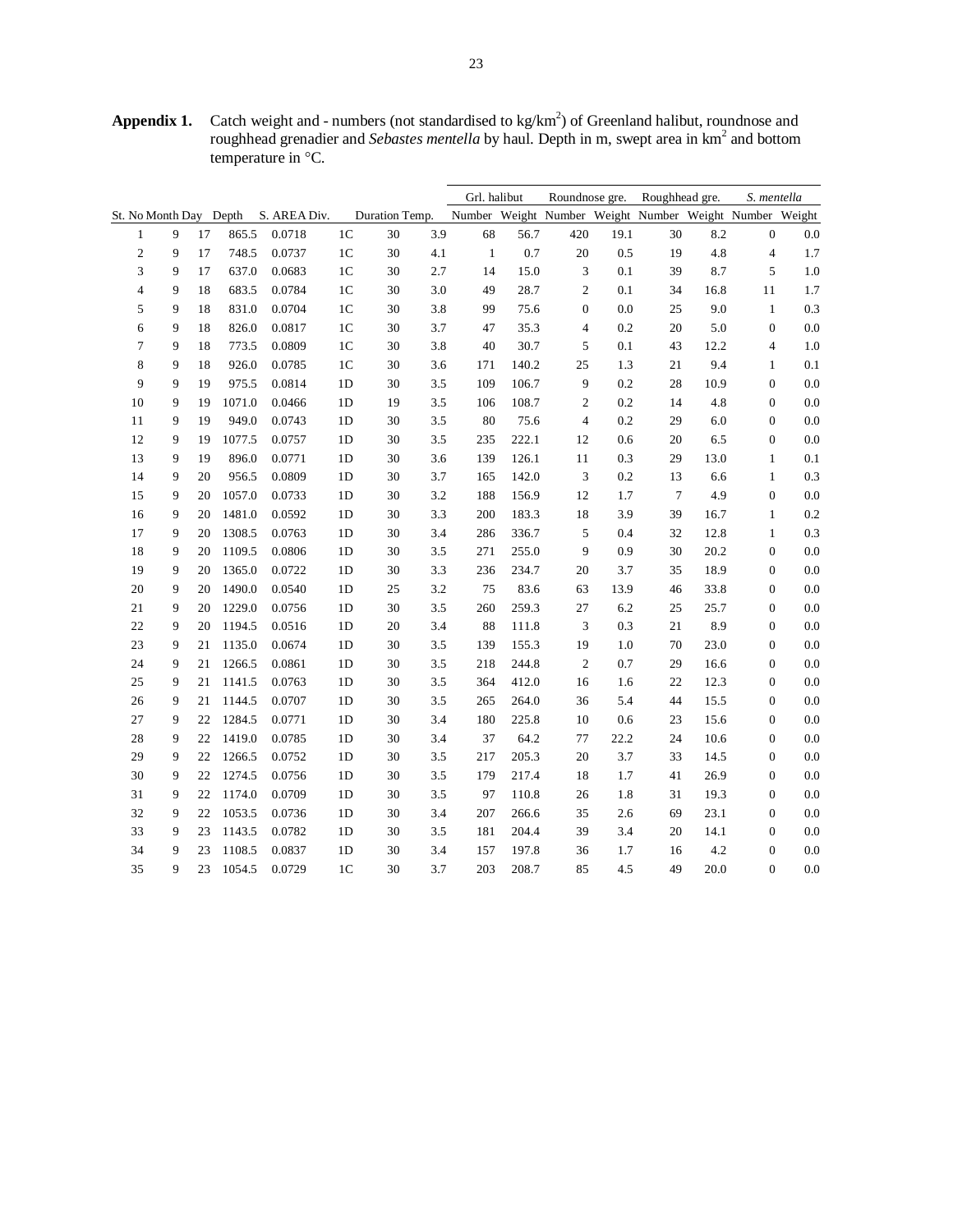**Appendix 2.** List of species and groups of species recorded in Div. 1C-D in 2002 with observed minimum and maximum catch weight (kg), minimum and maximum number, minimum and maximum length (cm), minimum and maximum depth(m)and minimum and maximum bottom temperature (°C), respectively (Weight < 50 g given as  $0.0 \text{ kg}$ ).

|   |   |                                     |      |                 |     |           |                           |                      | m                                   | m                     |   |     |
|---|---|-------------------------------------|------|-----------------|-----|-----------|---------------------------|----------------------|-------------------------------------|-----------------------|---|-----|
|   |   | s                                   |      |                 |     |           |                           |                      | i                                   | а                     | m | m   |
|   |   | р                                   | m    | m               |     |           | m                         | m                    | n                                   | х                     | i | а   |
|   |   | e                                   | i    |                 | a m | m         | i,                        | а                    | d                                   | d                     | n | х   |
|   |   | C                                   | n    |                 | x i | а         | n                         | х                    | e                                   | e                     | t | t   |
| O | Α | i                                   | W    |                 | w n | х         | ı                         | 1                    | p                                   | р                     | e | e   |
| b | R | e                                   | g    |                 | g n | n         | е                         | e                    | t                                   | t                     | m | m   |
| s | Т | S                                   | t    |                 | t o | O         | n                         | n                    | h                                   | h                     | p | p   |
|   |   |                                     |      |                 |     |           |                           |                      |                                     |                       |   |     |
|   |   | 1 ALA Alepocephalus agassizzi       |      | 0.4 587.2 1 482 |     |           | 17.0                      |                      | 68.0 1194.5 1490.0 3.2 3.5          |                       |   |     |
|   |   | 2 CAD Anarhichas denticulatus       | 0.8  | 17.4 1          |     | 2         |                           | 44.0 113.0           |                                     | 831.0 1481.0 3.3 3.8  |   |     |
|   |   | 3 ANC Anopologaster cornuta         | 0.1  | 0.11            |     | 1         | 13.0                      | 14.0                 |                                     | 926.0 1135.0 3.5 3.6  |   |     |
|   |   | 4 ANT Antimora rostrata             | 0.0  | 26.71           |     | 84        | 14.0                      | 66.0                 |                                     | 637.0 1490.0 2.7 4.1  |   |     |
|   |   | 5 ARZ Arctozenius rissoi            | 0.0  | 0.01            |     | 1         | 28.0                      |                      | 28.0 1077.5 1077.5 3.5 3.5          |                       |   |     |
|   |   | 6 BAM Bajacalifornia megalops       | 0.0  | 0.41            |     | 1         | 20.0                      |                      | 42.0 1057.0 1490.0 3.2 3.5          |                       |   |     |
|   |   | 7 BAT Bathylagus euryops            | 0.0  | 3.21            |     | 83        | 9.0                       | 24.0                 |                                     | 637.0 1490.0 2.7 3.9  |   |     |
|   |   | 8 BEG Benthosema glaciale           | 0.0  | 0.01            |     | 15        | 2.0                       | 2.0                  |                                     | 637.0 1481.0 2.7 4.1  |   |     |
|   |   | 9 BOA Borostomias antarctica        | 0.0  | 3.11            |     | 3         | 12.0                      | 68.0                 |                                     | 637.0 1490.0 2.7 3.8  |   |     |
|   |   | 10 CAG Caristidae                   | 0.3  | 0.31            |     | 1         | 24.0                      |                      | 24.0 1266.5 1266.5 3.5 3.5          |                       |   |     |
|   |   | 11 CFB Centroscyllium fabricii      | 0.0  | 44.1 1          |     | 51        | 29.0                      | 84.0                 |                                     | 748.5 1481.0 3.2 4.1  |   |     |
|   |   | 12 CHA Chauliodus sloani            | 0.0  | 0.11            |     | 3         | 21.0                      | 30.0                 |                                     | 926.0 1481.0 3.2 3.7  |   |     |
|   |   | 13 CHN Chiasmodon niger             | 0.0  | 0.61            |     | 5         | 13.0                      | 25.0                 |                                     | 773.5 1490.0 3.2 3.9  |   |     |
|   |   | 14 CBB Coryphaenoides brevibarbis   | 0.0  | 0.01            |     | 4         | 3.0                       |                      | 8.0 1071.0 1490.0 3.2 3.5           |                       |   |     |
|   |   | 15 CGR Coryphaenoides guntheri      | 0.0  | 9.0 1           |     | 54        | 3.5                       | 15.0                 |                                     | 975.5 1490.0 3.2 3.5  |   |     |
|   |   | 16 RNG Coryphaenoides rupestris     | 0.1  | 22.2 2 420      |     |           | 2.5                       | 18.0                 |                                     | 637.0 1490.0 2.7 4.1  |   |     |
|   |   | 17 COM Cottunculus microps          | 0.0  | 0.32            |     | 4         | 5.0                       | 18.0                 | 637.0                               | 683.5 2.7 3.0         |   |     |
|   |   | 18 COT Cottunculus thomsonii        | 0.1  | 1.2 1           |     | 3         | 19.0                      | 47.0                 |                                     | 683.5 1274.5 3.0 4.1  |   |     |
|   |   | 19 LUM Cyclopterus lumpus           | 0.0  | 0.71            |     | 8         | 25.0                      | 25.0                 |                                     | 683.5 1141.5 3.0 3.5  |   |     |
|   |   | 20 CLM Cyclothone microdon          | 0.0  | 0.01            |     | 21        | $\Box$                    | $\ddot{\phantom{0}}$ |                                     | 773.5 1490.0 3.2 3.8  |   |     |
|   |   | 21 EUR Eurypharynx pelecanoides     | 0.0  | 0.31            |     | 2         | 44.0                      | 62.0                 |                                     | 826.0 1481.0 3.3 3.7  |   |     |
|   |   | 22 WIT Glyptocephalus cynoglossus   | 0.3  | 1.01            |     | 2         | 33.0                      | 43.0                 | 637.0                               | 831.0 2.7 3.8         |   |     |
|   |   | 23 GOB Gonostoma bathyphilum        | 0.0  | 0.11            |     | 3         | 10.0                      | 19.0                 |                                     | 773.5 1490.0 3.2 3.8  |   |     |
|   |   | 24 PLA Hippoglossoides platessoides | 0.1  | 0.31            |     | 2         | 18.0                      | 33.0                 | 637.0                               | 865.5 2.7 4.1         |   |     |
|   |   | 25 HOA Holtbyrnia anomala           | 0.0  | 0.21            |     | 2         | 10.0                      | 23.0                 |                                     | 865.5 1490.0 3.2 3.9  |   |     |
|   |   | 26 HAF Hydrolagus affinis           | 19.4 | 44.3            | 1   |           |                           |                      | 6 121.0 141.0 1419.0 1490.0 3.2 3.4 |                       |   |     |
|   |   | 27 LMC Lampanyctus macdonaldi       | 0.0  |                 |     | 2.8 3 177 |                           |                      |                                     | 637.0 1490.0 2.7 4.1  |   |     |
|   |   | 28 LEP Lepedion eques               | 0.0  | 0.01            |     | 1         |                           |                      |                                     | 1109.5 1109.5 3.5 3.5 |   |     |
|   |   | 29 LIF Liparis fabricii             | 0.1  | 0.31            |     | 9         | $\ddot{\phantom{0}}$      | $\ddot{\phantom{0}}$ | 637.0                               | 773.5 2.7 3.8         |   |     |
|   |   | 30 KCT Lithodes maja                | 0.8  | 1.71            |     | 1         |                           | $\ddot{\phantom{0}}$ |                                     | 831.0 1365.0 3.3 3.8  |   |     |
|   |   | 31 LYS Lycenchelys sarsi            | 0.0  | 0.01            |     | 1         | 28.0                      | 28.0                 | 926.0                               | 926.0 3.6 3.6         |   |     |
|   |   | 32 LYE Lycodes esmarki              | 0.3  | 0.31            |     | 1         | 38.0                      | 38.0                 | 748.5                               | 748.5 4.1 4.1         |   |     |
|   |   | 33 LYN Lycodes eudipleurostictus    | 0.2  | 0.22            |     | 2         | 25.0                      | 28.0                 | 637.0                               | 637.0 2.7 2.7         |   |     |
|   |   | 34 LYM Lycodes mirabilis            | 0.0  | 0.11            |     | 30        | 18.0                      | 38.0                 |                                     | 773.5 1143.5 3.5 3.8  |   |     |
|   |   | 35 ELZ Lycodes sp.                  | 0.3  | 0.31            |     | 1         | 42.0                      |                      | 42.0 1365.0 1365.0 3.3 3.3          |                       |   |     |
|   |   | 36 RHG Macrourus berglax            | 4.2  | 33.8 7          |     | 70        | 3.0                       | 37.0                 |                                     | 637.0 1490.0 2.7 4.1  |   |     |
|   |   | 37 MAL Malacosteus niger            | 0.0  | 0.11            |     | 2         | 14.0                      |                      | 18.0 1057.0 1144.5 3.2 3.5          |                       |   |     |
|   |   | 38 MEJ Melanocetus johnsoni         | 0.1  | 0.51            |     | 1         | 16.0                      | 16.0                 |                                     | 683.5 1143.5 3.0      |   | 3.5 |
|   |   | 39 MYI Myxine ios                   | 0.1  | 0.11            |     | 1         | 40.0                      | 40.0                 | 826.0                               | 826.0 3.7 3.7         |   |     |
|   |   | 40 NEM Nemichthys scolopaceus       | 0.1  | 0.11            |     | 1         | 12.5                      |                      | 12.5 1053.5 1053.5 3.4 3.4          |                       |   |     |
|   |   | 41 NEG Neolithodes grimaldi         | 1.0  | 5.51            |     | 2         |                           |                      |                                     | 1053.5 1481.0 3.3 3.5 |   |     |
|   |   | 42 NZB Nezumia bairdi               | 0.1  | 0.71            |     | 10        | 7.5                       | 9.5                  |                                     | 773.5 1109.5 3.2 3.8  |   |     |
|   |   | 43 NOT Notacanthus chemnitzii       | 0.1  | 8.4 1           |     | 68        |                           | 30.0 110.0           |                                     | 773.5 1490.0 3.2 3.9  |   |     |
|   |   | 44 OCT Octopus                      | 0.1  | 20.71           |     | 12        |                           |                      |                                     | 637.0 1490.0 2.7 3.8  |   |     |
|   |   | 45 OND Oneirodes sp.                | 0.1  | 0.11            |     | 1         | $\mathbb{Z}^{\mathbb{Z}}$ | $\ddot{\phantom{0}}$ |                                     | 1481.0 1481.0 3.3 3.3 |   |     |
|   |   | 46 ONE Oneiroides eschrichti        | 0.0  | 0.01            |     | 1         | 13.0                      | 13.0                 |                                     | 826.0 826.0 3.7 3.7   |   |     |
|   |   | 47 ONA Onogadus argentatus          | 0.0  | 0.01            |     | 9         | 1.0                       | 9.0                  |                                     | 773.5 1077.5 3.5 3.9  |   |     |
|   |   | 48 ONN Onogadus ensis               | 0.2  | 5.2 1           |     | 38        | 4.0                       | 45.0                 |                                     | 748.5 1490.0 3.2 4.1  |   |     |
|   |   | 49 PAB Paraliparis bathybius        | 0.0  | 0.01            |     | 1         | $\sim$                    |                      |                                     | 1109.5 1109.5 3.5 3.5 |   |     |
|   |   | 50 PAC Paraliparis copei            | 0.0  | 0.01            |     | 1         | 3.0                       |                      | 13.0 1308.5 1490.0 3.2 3.4          |                       |   |     |
|   |   | 51 PAG Paraliparis garmani          | 0.0  | 0.01            |     | 1         | 9.0                       | 9.0                  |                                     | 637.0 926.0 2.7 4.1   |   |     |
|   |   | 52 PAR Paralipidae                  | 0.0  | 0.01            |     | 1         | $\sim$                    |                      |                                     | 1229.0 1229.0 3.5 3.5 |   |     |
|   |   | 53 POL Polyacanthonotus rissoanus   | 0.2  | 0.41            |     | 53        | 43.0                      |                      | 52.0 1194.5 1490.0 3.2 3.5          |                       |   |     |
|   |   | 54 POR Poromitra crassiceps         | 0.0  | 0.01            |     | 1         | 13.0                      |                      | 13.0 1141.5 1141.5 3.5 3.5          |                       |   |     |
|   |   | 55 RBT Raja bathyphila              | 0.2  | 25.01           |     | 1         |                           | 37.0 156.0           |                                     | 831.0 1365.0 3.3 3.8  |   |     |